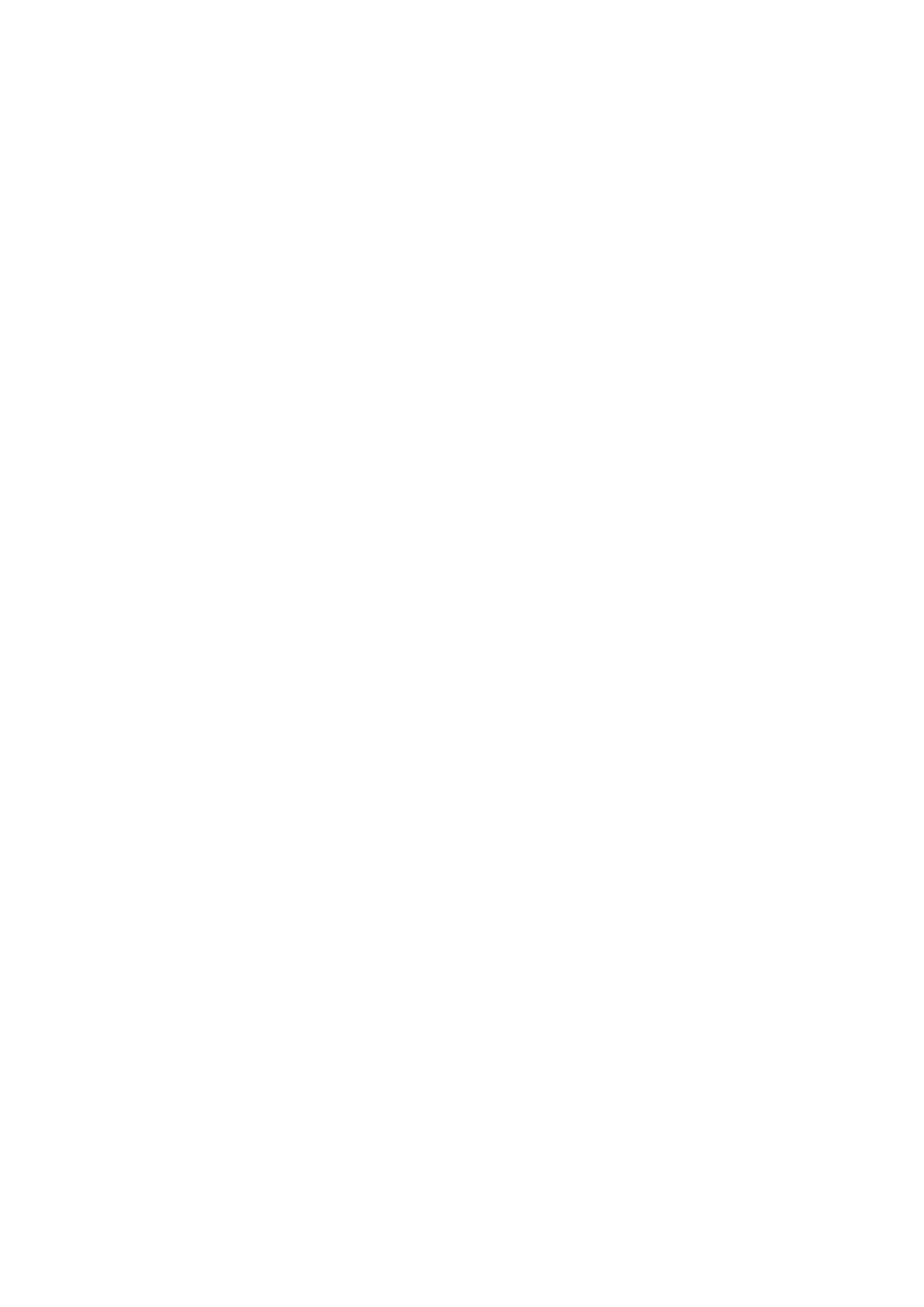# **Margin Rate Rule: A New Drug Pricing Policy in Japan**∗

Tamura, Masaoki†

This article theoretically evaluates the drug pricing policy in Japan and suggest an alternative more efficient policy. The Japanese current pricing rule "R2 rule" causes high drug price and social inefficiency that is similar to the well-known double marginalisation problem. To solve this problem, we derive an alternative pricing rule that we name "margin rate rule". We show that the margin rate rule improves Pareto efficiency: the rule leads to both lower drug price and higher profit of the firms. There are three notable advantages in the margin rate rule. First, the government does not have to estimate the demand function, though it has the target price. The pharmaceutical firms, not the government, estimate drug efficacy, competition, and other demand information in pricing drugs. In this sense, the margin rate rule is a decentralised rule, and easy to manage. Second, the government can control the profit share between the firms and pharmacies in order to encourage pharmaceutical innovation. Third, the government can also control the drug-price margins so that meditations are not biased.

<sup>∗</sup>This research was supported by Research Institute of Science and Technology for Society (RISTEX), Japan Science and Technology Agency (JST).

<sup>†</sup> Institute of Innovation Research, Hitotsubashi University, 2-1 Naka, Kunitachi, Tokyo, Japan. E-mail: tamuramasaoki@gmail.com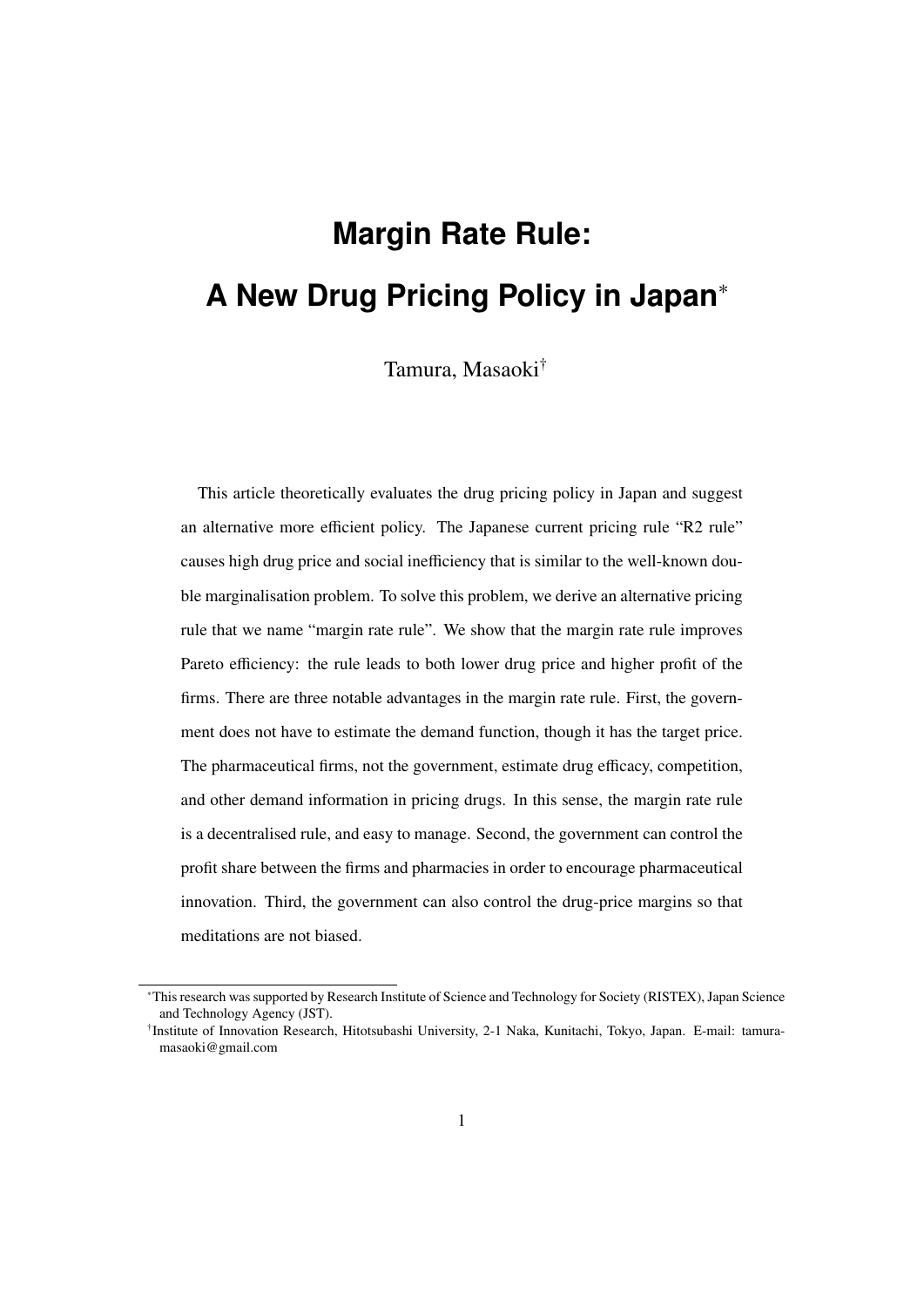JEL Codes: I11; L10; L42

keywords: Japanese Pharmaceutical Market; Drug Price; Drug Pricing Policy; Double Marginalisation

### **1 Introduction**

The characteristics of the pharmaceutical markets are different from country to country. The U.S. pharmaceutical market is basically the free market: there is almost no price regulation imposed by the government. Both the retail prices and wholesale prices of the drugs are determined in the market. The government does not intervene on the price of the drugs. On the other hand, the Japanese pharmaceutical market is the regulated market: there is price regulations on the retail price of the drugs. The government controls the retail price according to the "R2 rule" so that appropriate meditations are given to the appropriate patients at the moderate price. However, Which is more efficient pharmaceutical market, the unregulated market or the Japanese regulated market? Is there more efficient pricing rule than the current R2 rule? This paper answers to these questions.

In Japan, there are two discussions on the pharmaceutical markets. The first discussion is on the drug prices: whether the drug price is high or low? On the one hand, the pharmaceutical firms argues that the governmental price control (R2 rule) reduces the drug prices too much, and the drug prices in Japan are lower than those in other countries. On the other hand, patients and health insurance companies argue that drug prices in Japan are higher than those in other countries. It is difficult to conclude whether drug prices are high or low because the market structure and healthcare system is different from country to country. The second discussion is on the inventions of new drugs: the number of "made in Japan" new drugs is recently decreasing. It implies that the price control policy reduces the profitability of new drugs, and hence, the incentives to invent new drugs.

This paper models the Japanese pharmaceutical market and evaluate the current price control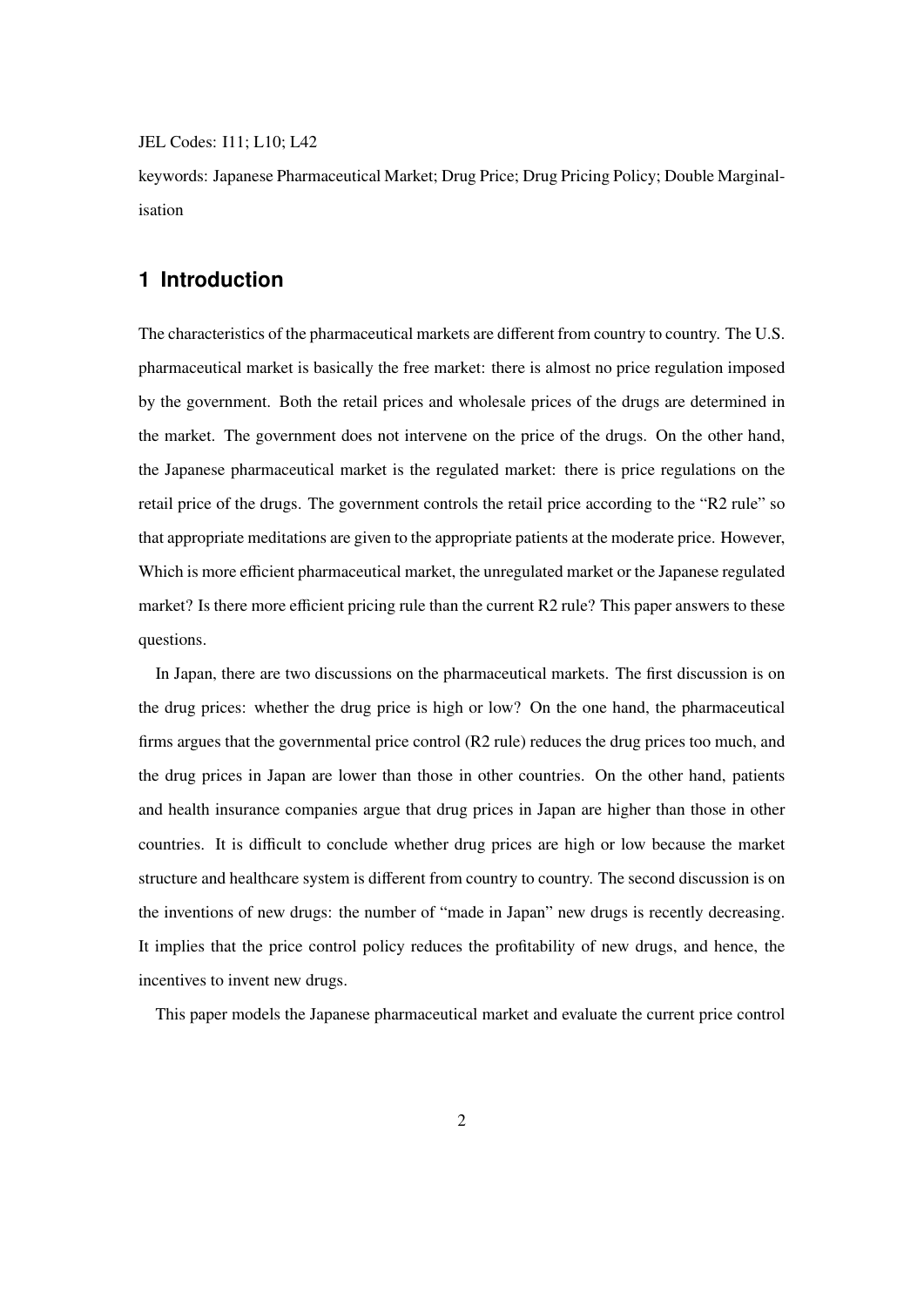policy (R2 rule). We find that R2 rule leads to the similar allocations as the "double monopoly problem" leads to. This results give one answer to the two discussions above. (i) drug prices are too high. (ii) At the same time, the pharmaceutical firms' profits and hence the incentives for innovations are too low.

Then, we derive the alternative more efficient price control rule that we name "Margin Rate Rule". This rule leads to lower drug price and more profits of the firms. There are three notable advantages in the margin rate rule. First, the government does not have to estimate the demand function, though it has the target price. The pharmaceutical firms, not the government, estimate drug efficacy, competition, and other demand information in pricing drugs. In this sense, the margin rate rule is a decentralised rule, and easy to manage. Second, the government can control the profit share between the firms and pharmacies in order to encourage pharmaceutical innovation. Third, the government can also control the drug-price margins so that meditations are not biased.

There are not many literatures that theoretically analyse the pharmaceutical market, especially Japanese regulated pharmaceutical market. Canton and Westerhout (1999) models the Dutch pharmaceutical market. Bhattacharya and Vogt (2003) proposes a dynamic model of pharmaceutical pricing. Tanno and Hayashi (2013) is one of few papers that investigate the Japanese drug market from the viewpoint of industrial organisation. However, in the papers above, the economic consequences and efficiency of the governmental pricing policy are not analysed. This paper is the first paper that evaluates the current Japanese pricing policy and proposes an alternative policy.

This paper is organised as follows. In the section 2, the structure of the Japanese pharmaceutical market is overviewed. In addition, we see the aim and actual management of the current R2 rule. In the section 3, the Japanese pharmaceutical market and R2 rule are modelled. Then, we evaluates the R2 rule. In the section 5, we derive the alternative more efficient rule that we name Margin Rate Rule. In the section 6, we overview the characteristics of Margin Rate Rule. There are many advantages in implementing Margin Rate Rule. The section 7 concludes this paper.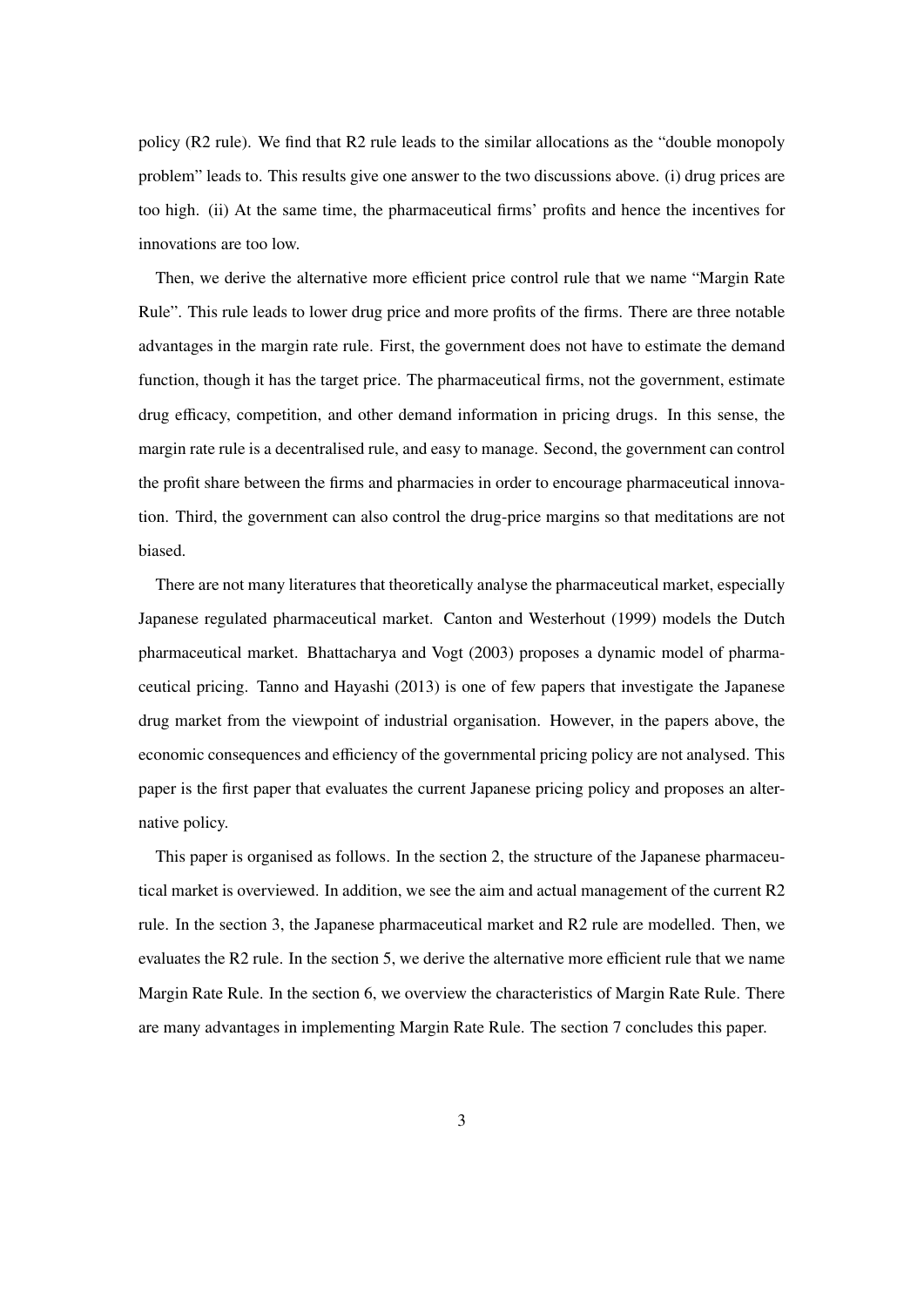### **2 the Japanese Pharmaceutical Market**

In this section, we describe the Japanese pharmaceutical market that is mathematically modelled in the next section. The structure of the industry is presented in figure 1. There are three economic categories in this industry: 1) pharmaceutical firms and wholesalers, 2) hospitals and pharmacies, and 3) consumers. Note that the wholesalers are put in the same category as the pharmaceutical firms. The reason is that, in the Japanese pharmaceutical market, the wholesalers do not play important roles as the price makers. The margin rate of the Japanese pharmaceutical wholesalers are about 0.67 % which is very lower than the wholesalers in other industries. Because the wholesalers do not affect the drug prices much, we ignore the pricing of the wholesalers.

The relationships between the three categories are vertical. The pharmaceutical firms and wholesalers sell drugs to the hospitals and pharmacies. Then, the hospitals and pharmacies sells them to the consumers. There are 2 kinds of the prices: retail price and wholesale price. The retail price is the price at which the hospitals and pharmacies sell drugs to the consumers. The wholesale price is the price at which the pharmaceutical firms sell drugs to the hospitals and pharmacies. In the following, we see how both prices are determined in Japanese pharmaceutical market.

In Japan, the wholesale prices are determined in the market. In most of the cases, the wholesale prices are set by the pharmaceutical firms who are the price makers, because they have the patents for the drugs and hence monopolistic power more or less. Generally, the wholesale prices are lower than the retail price for the pharmacies to gain the positive profit.

On the other hand, the retail prices of the drugs are set by the government. If a pharmaceutical firm invents a new drug and it is listed in the National Health Insurance (NHI) Drug Price List ("NHI Price List"), national health insurance is applied to the drug. At that time, the initial retail price is determined by the government. There are two methods to determine the initial retail price. They are 1) comparison (with drugs of similar efficacy) based price setting , and 2) cost based price setting. The first method sets the similar price to other drugs of similar efficacy. The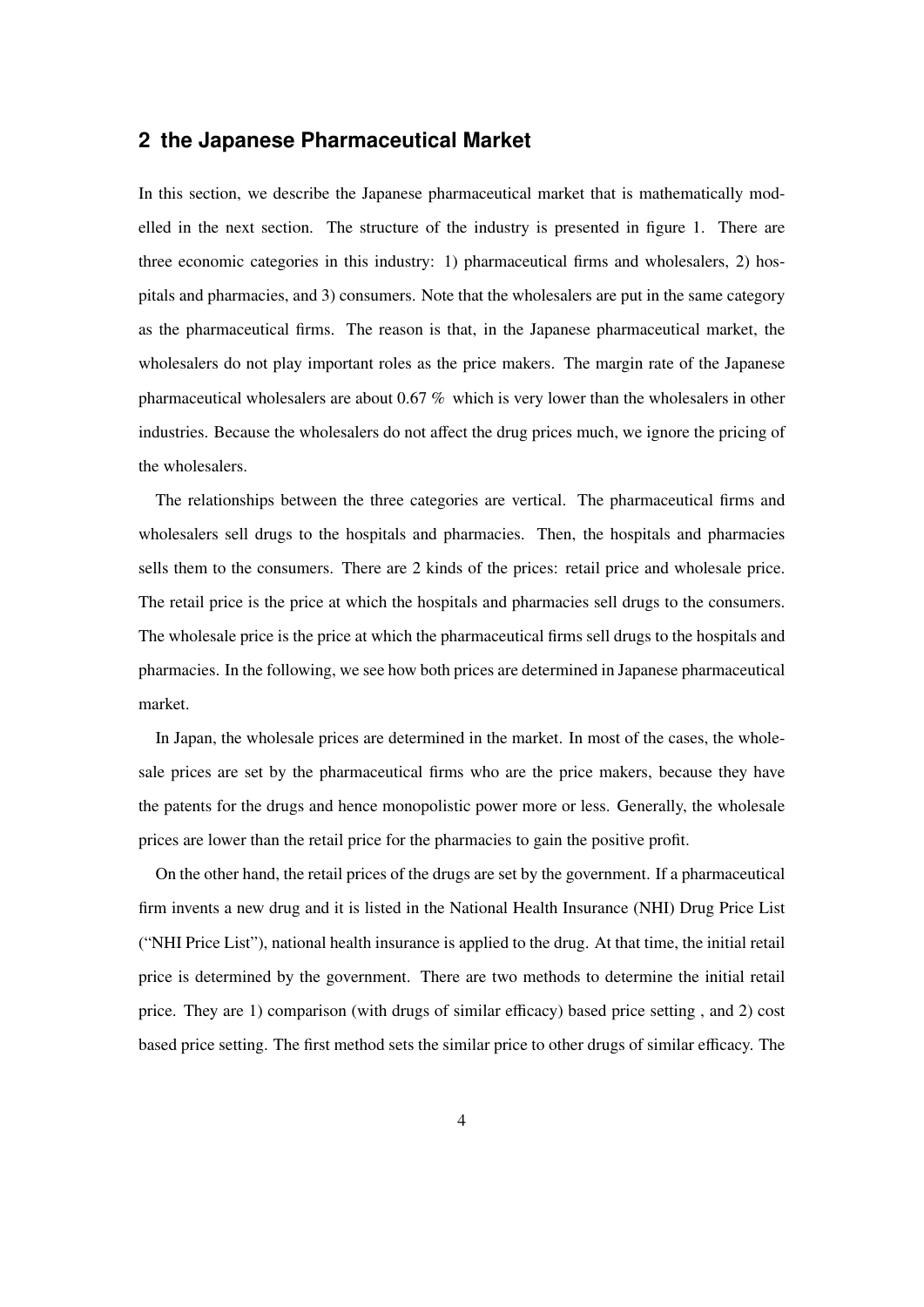

Figure 1: Structure of Pharmaceutical Market

second method estimates the production cost of the drug, and sets the price for the firms to gain appropriate profit. These methods determines the initial drug prices when they first come into the market.

In addition, and most importantly, the government revises the retail price every two years. Typically, the government gradually lowers the retail price over time. This price reduction is carried out according to what is called "R2 rule". R2 rule focuses on the difference between the retail price and wholesale price. If this difference becomes larger, the rule decreases the retail price so that the retail price is 2% higher than the wholesale price.

Consider the following example. The initial retail price of one drug that is set by the government (by comparison-based or cost based price setting) is 100 yen, and the initial whole sale price of the drug that is determined in the market is 98 yen. However, the wholesale price is affected by the competition, entry of other firms to the market, and inventions of drugs with similar efficacy. Suppose that other firms would invent new drugs with similar efficacy and the competition among firms would become intense. Then, the wholesale price would decrease from 98 yen to 90 yen. Then, the difference between the retail price (100 yen) and the wholesale price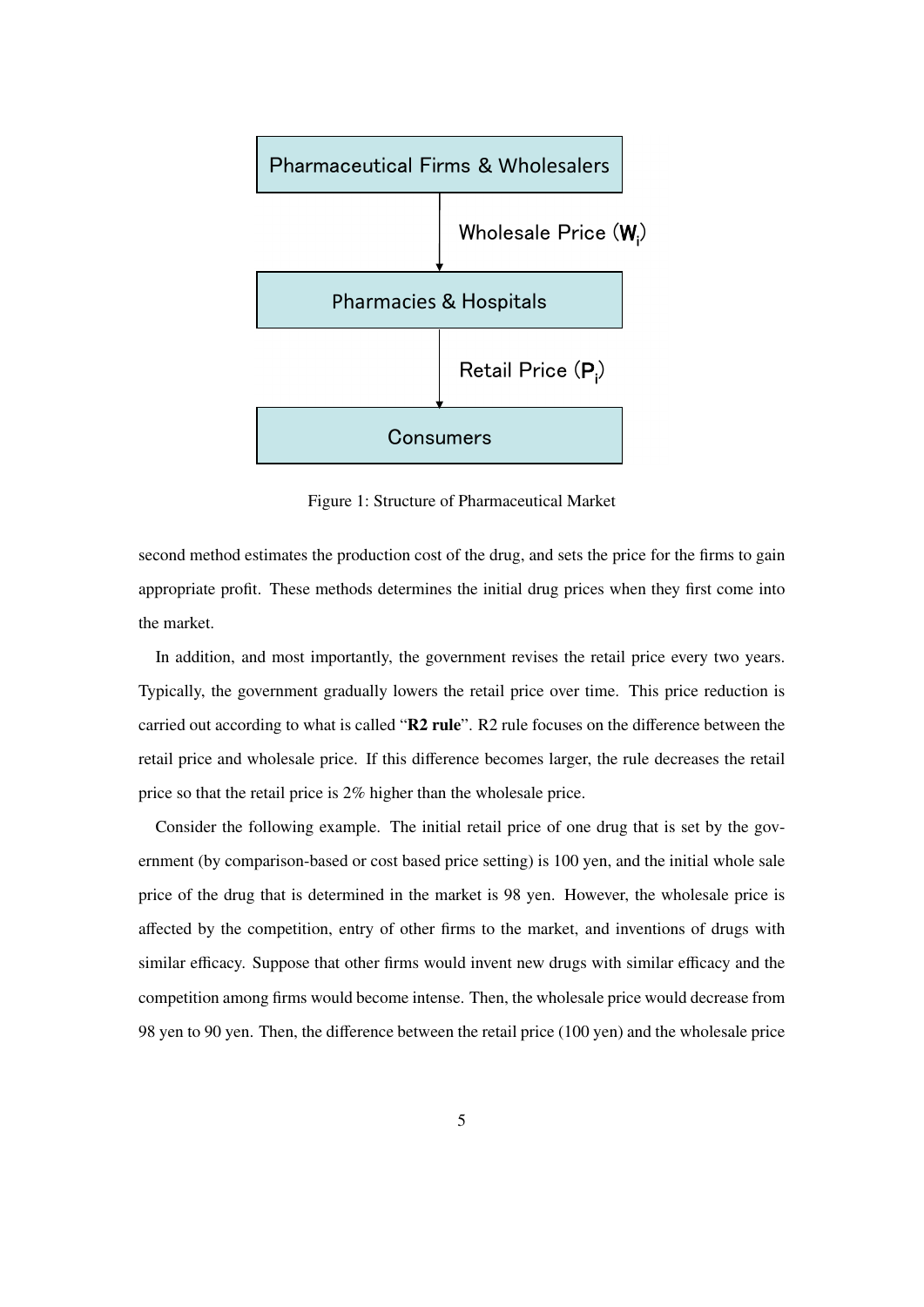(90 yen) becomes larger than before. As a result, "R2 rule" decreases the retail price from 100 yen to 92 yen i.e. 2% higher than the wholesale price.To be accurate, new prices of the drugs are revised according to

New Retail Price = 
$$
\left(\begin{array}{c}\text{Weighted Average} \\ \text{Wholesale Price}\end{array}\right) \times \left(1 + \text{VAT Rate}\right) + \left(\begin{array}{c}\n2\% \text{ of } \\ \text{Old Retail Price.}\n\end{array}\right)
$$
 (1)

The key lies in the competition among firms. Because the wholesale prices are determined in the market, the variations of the wholesale prices reflect the actual market competition. To set the retail prices, the R2 rule monitors the wholesale prices, and hence, the actual market competition. Applying the R2 rule, the government can set the retail price to reflect the actual competition. If the competition is fierce and the wholesale prices get lower, the retail prices also get lower.

Why does the government adopt this R2 rule? The government announces that the R2 rule is applied so that meditations are not "biased". We should notice that the profit for one drug (i.e. margin) of the hospitals and pharmacies is as follows. margin = retail price – wholesale price. The government is concerned that if the margin varies across drugs, hospitals tend to prescribe drugs with high margin, which can be regarded as "biased" meditations. Therefore, the Japanese government adjust the profit to 2% for all drugs.

Actually, the government is lowering the retail prices over time according to the R2 rule. The monopolistic firms take into consideration the R2 rule and compete with other firms in drug pricing. Then, we raise the questions. What is the economic consequence of the R2 rule? Does the R2 rule lead to high or low drug prices? In the next section, we model the Japanese drug market and evaluate the R2 rule.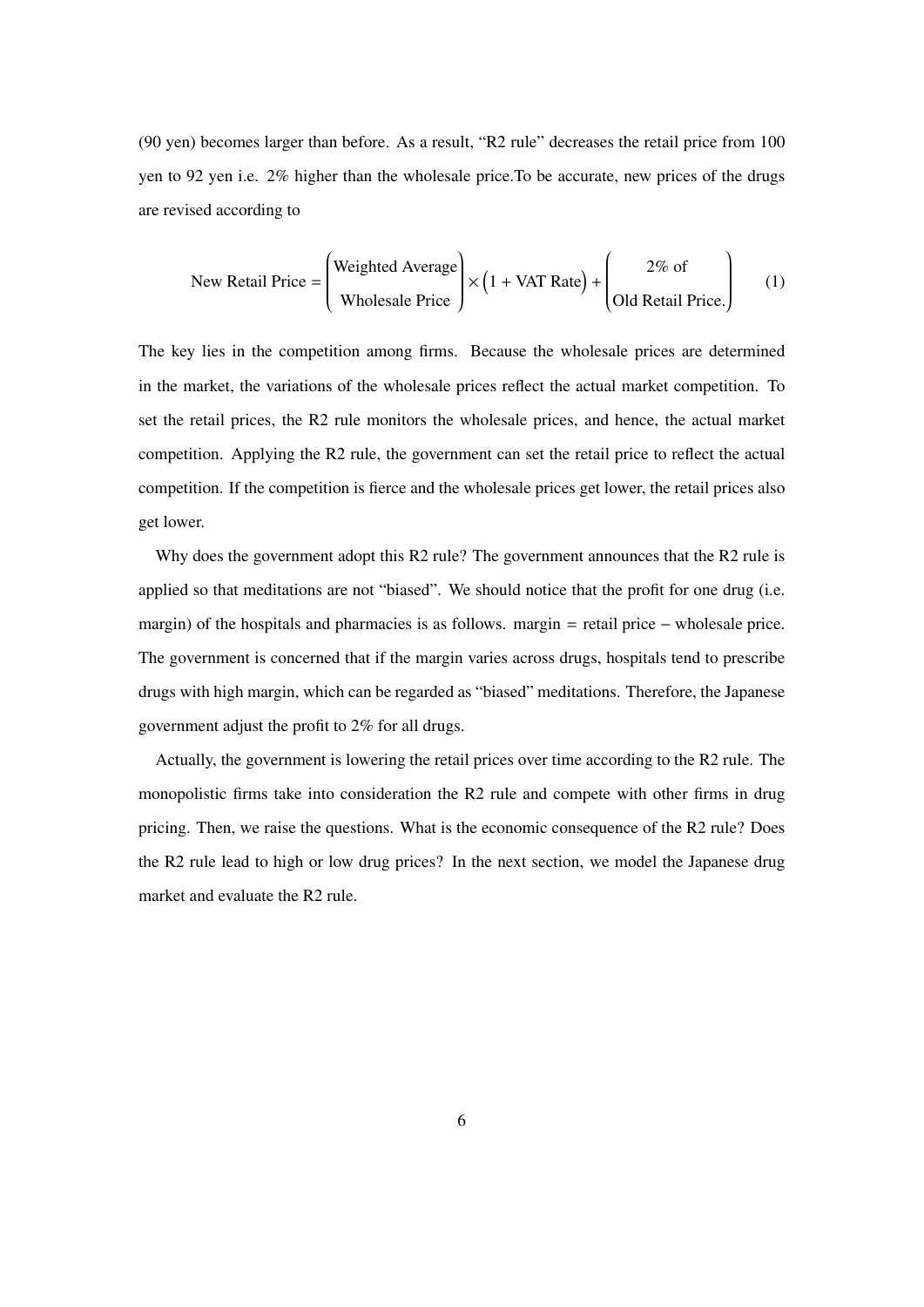### **3 The Model of the Pharmaceutical Market**

In this section, the pharmaceutical market is modelled. In the subsection 3.1, as a benchmark, we model the hypothetical case in which the market faces no governmental regulation. In the subsection 3.2, we model the actual case in which the market has the price regulation, R2 rule. Finally, in the subsection 3.3, we compare both cases.

As we see in figure 1 in the previous section, there are 3 economic categories in the market: the pharmaceutical firms and wholesalers, the hospitals and pharmacies, and the consumers. In this paper, we denote the pharmaceutical firms and wholesalers as the "firms", the hospitals and pharmacies as the "pharmacies", and the consumers as the "consumers". The relationships between categories are vertical. The firms sell drug *i* to the pharmacies at the wholesale price  $W_i$ , and pharmacies sells it to the consumers at the retail price  $P_i$ .

#### **3.1 Hypothetical Unregulated Market**

First, we consider the hypothetical unregulated market as a benchmark. There are 3 economic agents: the firms, the pharmacies, and the consumers. We assume that the firms and pharmacies are the price makers, especially, the monopolists. The wholesale price  $W_i$  and retail price  $P_i$ are therefore the monopoly price. Note that we can relax the assumption that the firms and pharmacies are monopolists. it is necessary for this study to assume that they are just price makers. Assuming that they are oligopolists does not change the results and conclusions of our model.

We model the consumers, the pharmacies, and the firms in order. In short, the Figure 2 is modelled backward, i.e. from the bottom to the top. First, the consumers, given retail prices  $(P_i)$ , buy drugs from the pharmacies to maximise the utility that consists of the quantities of *n* kinds of drugs  $(X_i, i = 1, 2, ..., n)$  and the quantity of one kind of consumption good  $(C)$ . We assume that the consumers' utility function takes the normal form, i.e.  $\frac{\partial U(\cdot)}{\partial X_i} > 0$ ,  $\frac{\partial^2 U(\cdot)}{\partial^2 X_i} < 0$ ,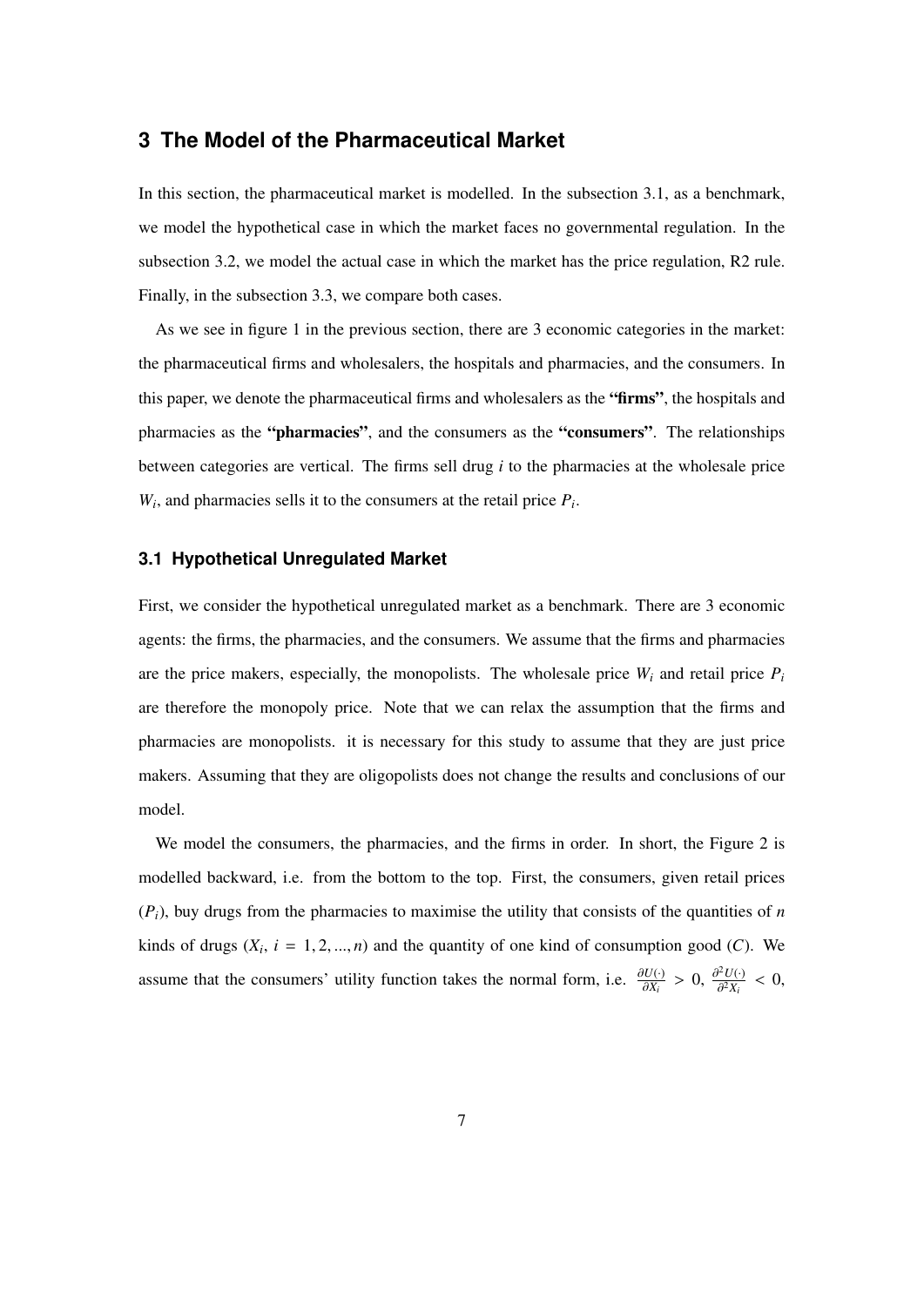$\frac{\partial U(\cdot)}{\partial C}$  > 0, and  $\frac{\partial^2 U(\cdot)}{\partial^2 C}$  < 0. Then, consumer's maximisation problem is

$$
\max U(X_1, X_2, ..., X_n, C) \tag{2}
$$

$$
s.t. \Sigma P_i X_i + C = I \tag{3}
$$

where *I* denotes the income of the consumers. Solving this problem, we obtain the inverse demand function  $P_i = P_i(P_1, P_2, ..., P_{i-1}, P_{i+1}, ..., P_n, X_i)$  for drug *i*.

Next, the pharmacies are the price makers. Given the wholesale prices  $(W_i)$ , other drug prices  $P_1, P_2, ..., P_{i-1}, P_{i+1}, ..., P_n$ , and the inverse demand functions  $P_i = P_i(P_1, P_2, ..., P_{i-1}, P_{i+1}, ..., P_n, X_i)$ of the consumers, the pharmacy *i* purchase drugs *i* from the firms, and monopolistically sell them to the consumers to maximise the profit<sup>1</sup>. Then, pharmacy *i*'s maximisation problem is

$$
\max_{X_i} P_i(P_1, P_2, ..., P_{i-1}, P_{i+1}, ..., P_n, X_i)X_i - W_iX_i
$$
\n(4)

Note that, for each pharmacy *i*, the amount of purchase is equal to the amount of sale. Solving this problem, we obtain

$$
W_i = \frac{\partial P_i(P_1, P_2, ..., P_{i-1}, P_{i+1}, ..., P_n, X_i)X_i}{\partial X_i},
$$
 which is rewritten as (5)

$$
W_i = MR_i. \tag{6}
$$

In the first line, the left hand side is the wholesale price, and hence, marginal cost of the pharmacies. The right hand side represents the marginal revenue (*MRi*) of the pharmacies. Notice that this function is also regarded as *the factor demand function of the pharmacies*. Since *W<sup>i</sup>* is given, the right hand side determines the factor demand *X<sup>i</sup>* .

<sup>&</sup>lt;sup>1</sup>Note that we assume a hypothetical market in order to compare with the Japanese economy. Here, we make an assumption that the pharmacy *i* has monopolistic power only on the drug *i*. Though this is not a realistic assumption, this does not affect our results.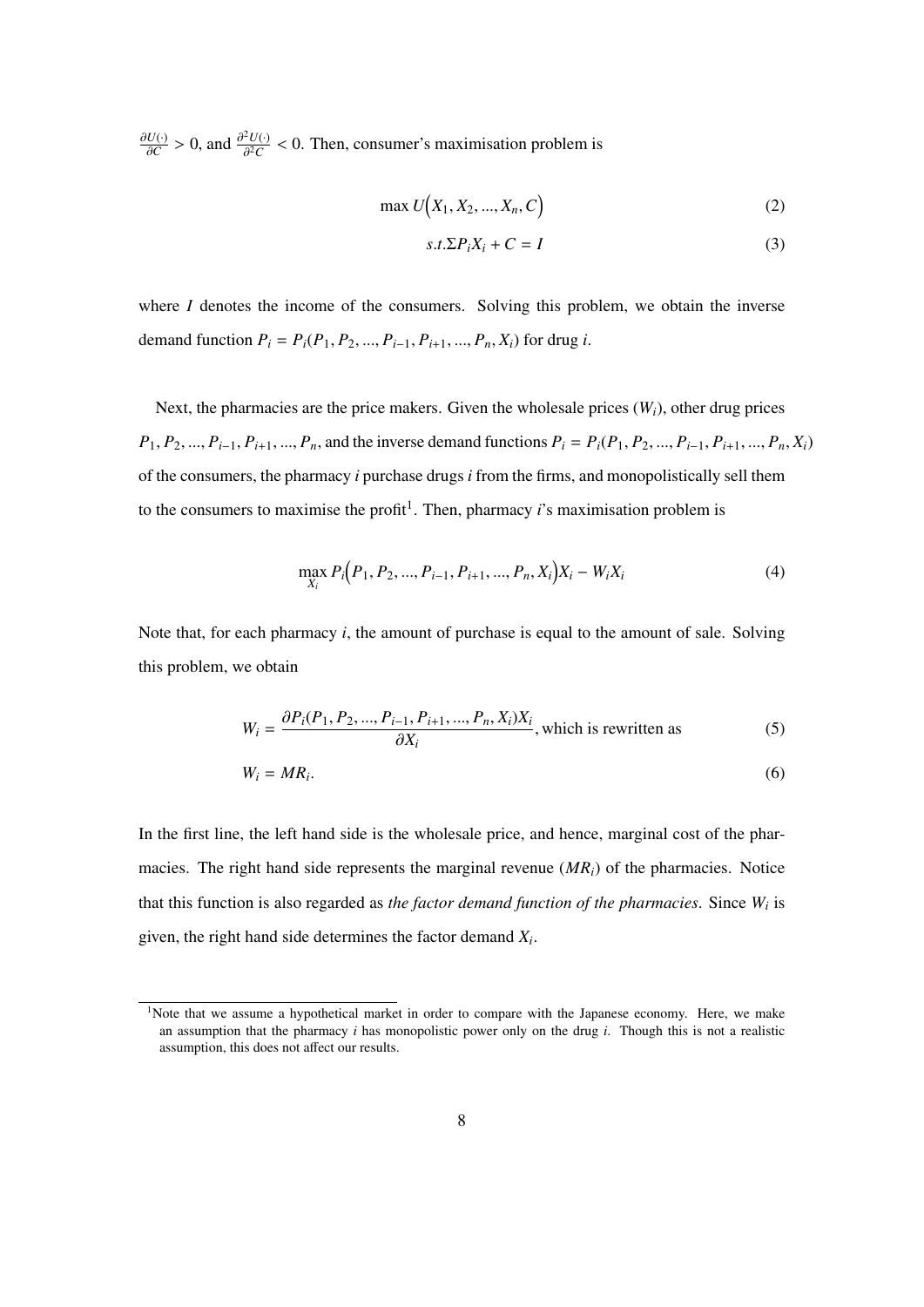Finally, the firms are also the price makers. Given the factor demand function  $W_i = MR_i$ , the firm *i* produces drugs *i*, and monopolistically sell them to the pharmacy *i* to maximise the profit. Then, the firm *i*'s maximisation problem is

$$
\max_{X_i} MR_i X_i - c_i(X_i) \tag{7}
$$

Solving this problem, we obtain

$$
\frac{\partial c_i(X_i)}{\partial X_i} = \frac{\partial MR_i}{\partial X_i}.\tag{8}
$$

The left hand side is the marginal production cost of the firms. The right hand side represents the marginal revenue of the firms. It is important that the marginal revenue of the firms is the derivative of the marginal revenue of the pharmacies, *MR<sup>i</sup>* . The equation (8) determines the equilibrium *X<sup>i</sup>* , and hence *W<sup>i</sup>* and *P<sup>i</sup>* for all *i*.

This model clearly leads to the classical double marginalisation problem: the pharmacies' marginal revenue  $(MR_i)$  means the factor demand of the pharmacies. Then, the firms' marginal revenue is one more derivative of  $MR_i$ , i.e.  $\frac{\partial MR_i}{\partial X_i}$ . This explanation is shown in figure 2.  $\frac{\partial c_i(X_i)}{\partial X_i}$ ∂*MR<sup>i</sup> MR<sub>i</sub>*</sub> determines the equilibrium *X<sub>i</sub>*. Note that, In the figure, we denote  $\frac{\partial MR_i}{\partial X_i}$  as *MR'*. What is the consequence of double marginalisation? We see that

- the price is higher than the single monopoly, and
- the social profit in this economy is lower than the single monopoly

Note that the social profit refers to the total profit (the pharmacies' profit plus the firms' profit) in the economy. In addition, the the single monopoly refers to the situation where the firms produce the drugs and sell them directly to the consumers. In other words, in the single monopoly, there is no wholesalers in the economy. In this case,  $\frac{\partial c_i(X_i)}{\partial X_i} = MR$  determines the equilibrium  $X_i$ . From the two characteristics of the double marginalisation, we can say that the double marginalisation is Pareto inefficient to the single monopoly because both the consumers' surplus and producers'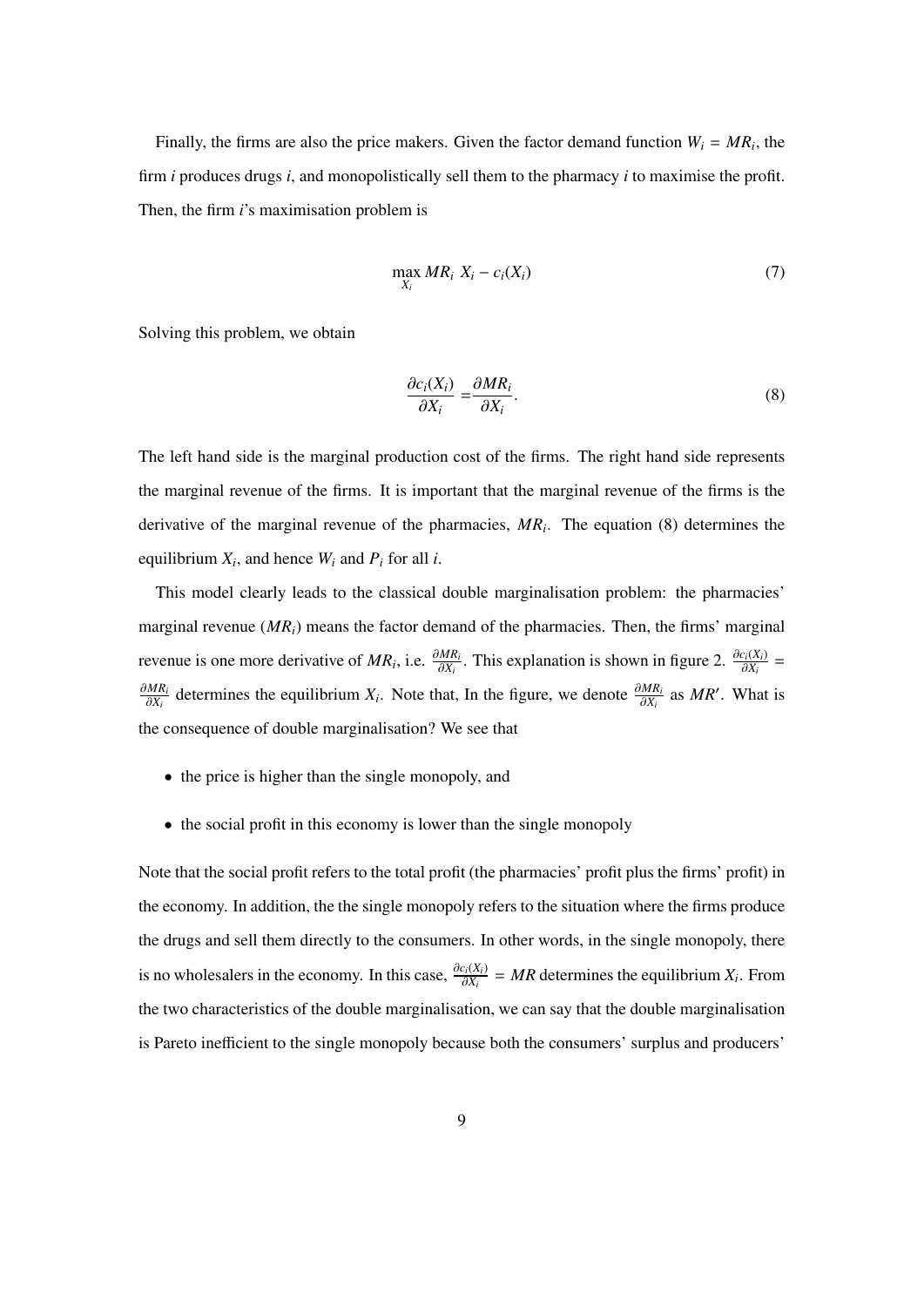

Figure 2: Double Marginalisation

surplus are lower than the single monopoly.

For the comparison to the Japanese market, we give an alternative representation of this economy in which we does not use inverse demand functions, but use demand functions. The firms and pharmacies' maximisation problems are solved with respect to the prices, not the quantities. First, the consumers solve the same problem as before. the demand function is  $X_i = X_i(P_1, P_2, ..., P_n).$ 

Next, the pharmacy *i*'s maximisation problem is

$$
\max_{P_i} P_i X_i \big( P_1, P_2, ..., P_n \big) - W_i X_i \big( P_1, P_2, ..., P_n \big). \tag{9}
$$

Note that the amount of the pharmacy's purchase is equal to the amount of the pharmacy's sales for each *i*. When  $W_i$  is given, the pharmacies put some mark up on  $W_i$  and set  $P_i = (1 + m_i)W_i$ where  $m_i$  denotes the mark up rate. This  $P_i = (1 + m_i)W_i$  determines the consumers' demand  $X_i = X_i(P_1, P_2, ..., P_i, ..., P_n)$  that is equal to the pharmacies' factor demand. Therefore the factor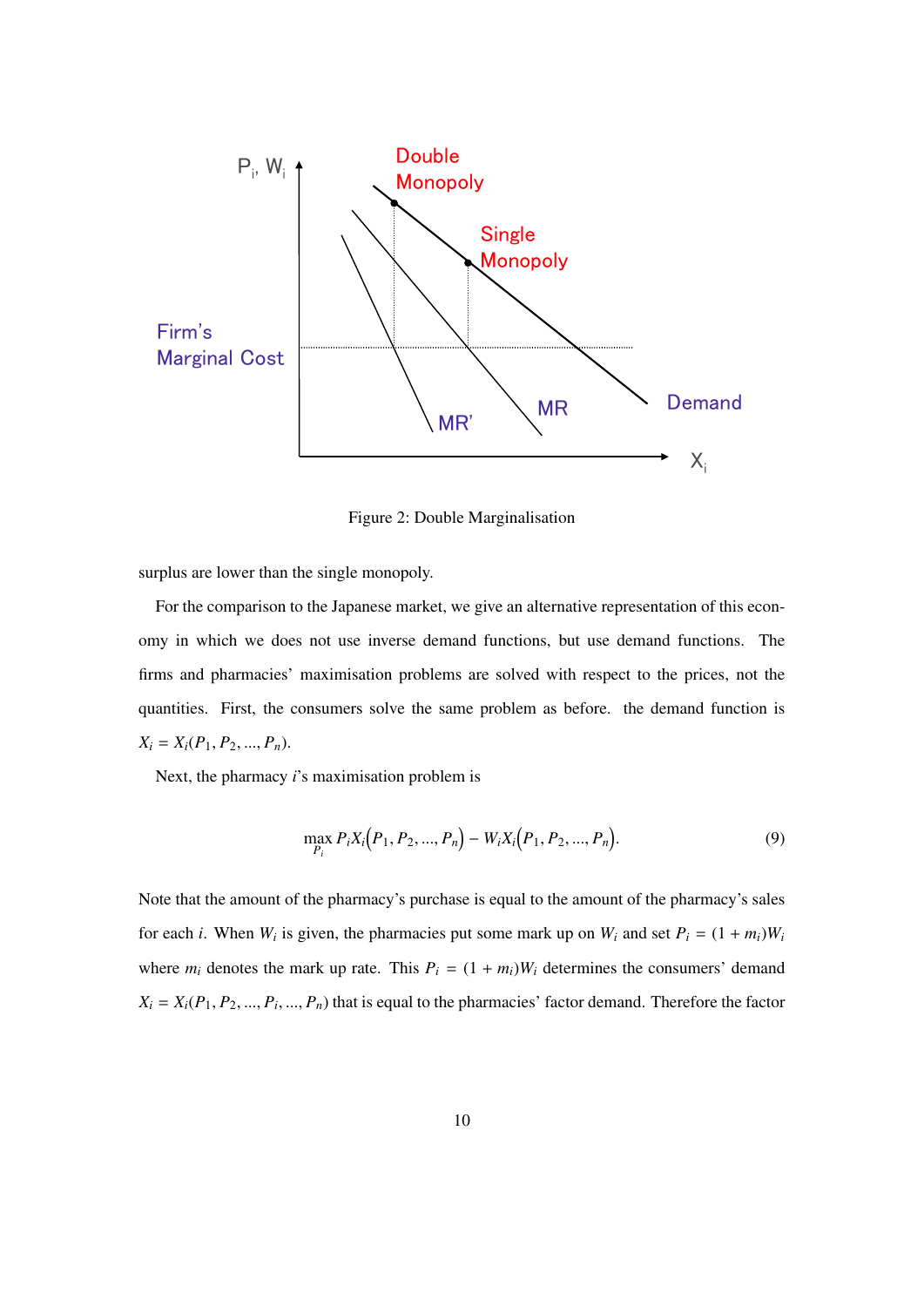demand of the pharmacy *i* can be written as

$$
X_i = X_i [P_1, P_2, ..., (1 + m_i)W_i, ..., P_n].
$$
\n(10)

Finally, the pharmaceutical firm *i*'s maximisation problem is

$$
\max_{W_i} W_i X_i [P_1, P_2, ..., (1 + m_i) W_i, ..., P_n] - c_i (X_i [P_1, P_2, ..., (1 + m_i) W_i, ..., P_n]).
$$
 (11)

Solving this problem, we obtain the equilibrium  $W_i$ ,  $X_i$ , and  $P_i$ . Here, in a different way, we can explain why double marginalisation occurs. We focus on the revenue of the maximisation problem above. For the firms to set  $W_i$ , the pharmacies' mark up rate is just a disturbance because it does not increase the first term  $W_i$  (the gain for selling one drug), but decrease the second term  $X_i \mid P_1, P_2, ..., (1 + m_i)W_i, ..., P_n$  (the amount of sales). Then, the firms' marginal revenue with respect to  $X_i$  is smaller than the single monopoly. As a result, the equilibrium  $X_i$  is lower and the retail price  $P_i$  is higher than the single monopoly.

#### **3.2 Japanese Regulated Market**

Next, we model the Japanese regulated market. There are 3 economic agents: firms, pharmacies, and consumers. For simplicity, we assume that firms are the price makers, especially, monopolists. The wholesale price  $W_i$  is therefore monopoly price. However,  $P_i$  is determined by the government. As seen in the previous section, the Japanese government revises the drug prices according to the R2 rule:

$$
0.98 \times P_i = W_i. \tag{12}
$$

It controls the retail price  $P_i$  so that  $P_i$  is 2% higher than  $W_i$ . The notable feature of this R2 rule is that the adjustment 2% is fixed rate and applied to all drugs. We conclude that this kind of fixed rate rule causes inefficiency.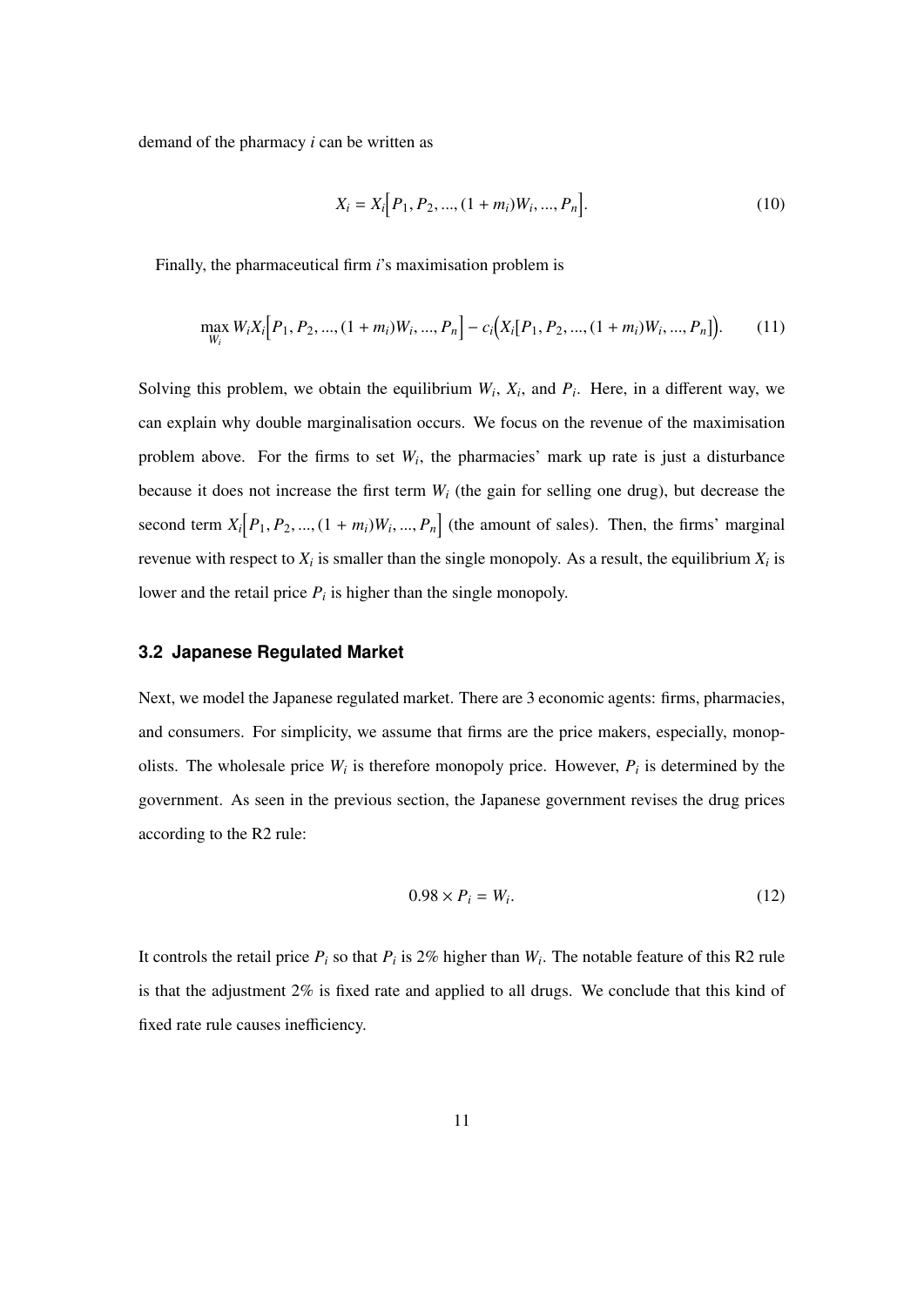We model the consumers, the pharmacies, and the firms respectively. First the consumers behave the same as before. Given the retail prices  $(P_i)$ , the consumers buy drugs from the pharmacies to maximise the utility that consists of the quantities of *n* kinds of drugs ( $X_i$ ,  $i = 1, 2, ..., n$ ) and the quantity of one kind of consumption good (*C*). Then, consumer's maximisation problem is

$$
\max U(X_1, X_2, ..., X_n, C) \tag{13}
$$

$$
s.t. \Sigma P_i X_i + C = I \tag{14}
$$

We obtain the demand function  $X_i(P_1, P_2, ..., P_n)$  for drug *i*.

Next, we consider the pharmacy's behaviour. It should be noticed that under the R2 rule, pharmacies are no longer the price makers, but the price takers. When  $W_i$  is determined by the firms,  $P_i$  is automatically determined by the R2 rule (12). Given the retail prices  $(P_i)$  and the wholesale prices  $(W_i)$ , the pharmacies buy the drugs from the firms and sell them to the consumers to maximise the profit. Their profit is written as

$$
P_i X_i (P_1, P_2, ..., P_n) - W_i X_i (P_1, P_2, ..., P_n).
$$
 (15)

The amount of the pharmacy 's purchase is equal to the amount of the pharmacy 's sales for each i. For the pharmacies,  $W_i$ ,  $P_i$ , and hence  $X_i$  are determined exogenously. Then, the factor demand of the pharmacies can be written as

$$
X_i = X_i(P_1, P_2, ..., \frac{W_i}{0.98}, ..., P_n).
$$
 (16)

Finally, the firms are the price makers. Given the R2 rule (12) and the factor demand functions, the pharmaceutical firm *i* produces drugs *i*, and monopolistically sell them to the pharmacies to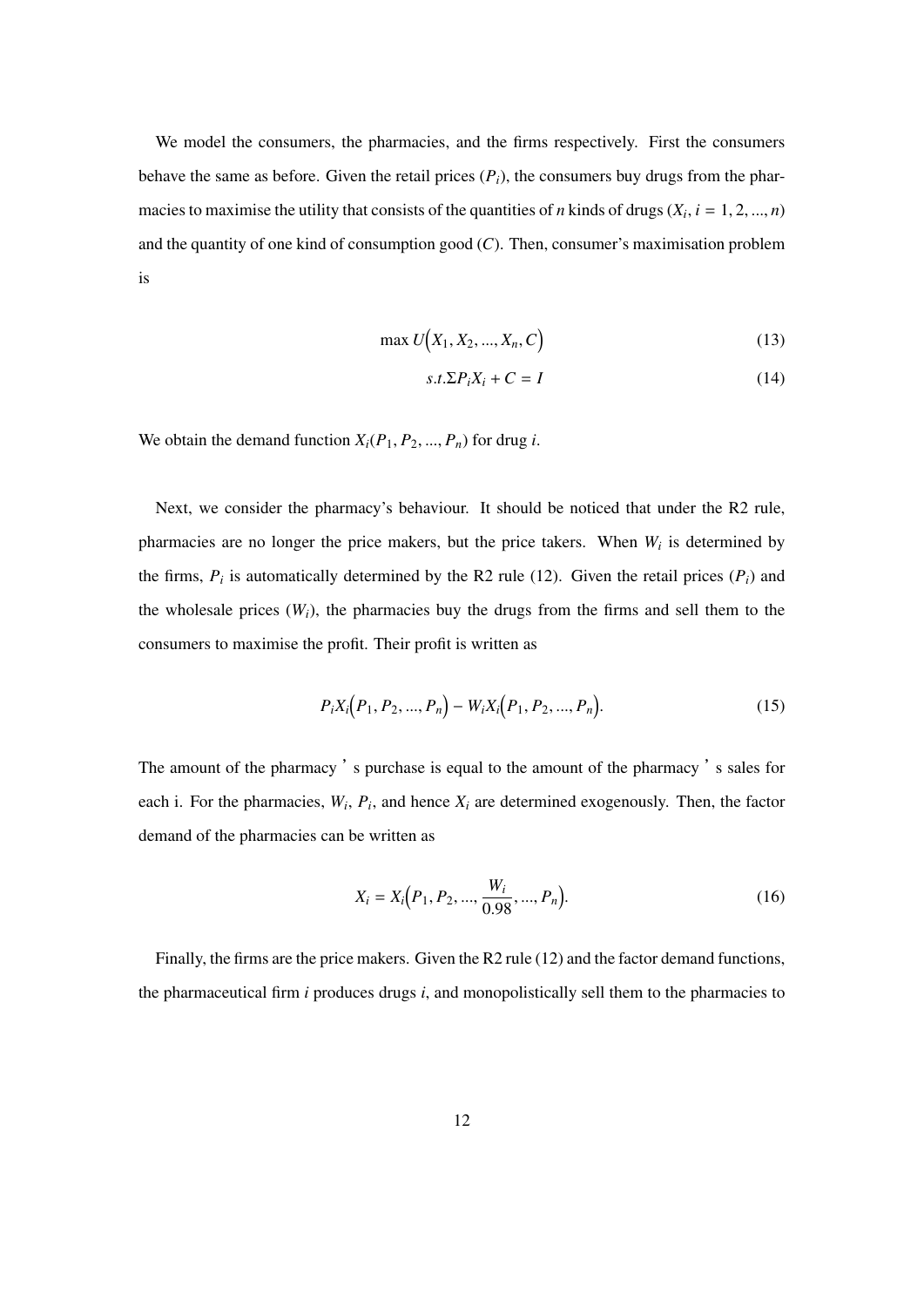maximise the profit. Then, the pharmaceutical firm *i*'s maximisation problem is

$$
\max_{W_i} W_i X_i \big( P_1, P_2, ..., \frac{W_i}{0.98}, ..., P_n \big) - c_i \big[ X_i (P_1, P_2, ..., \frac{W_i}{0.98}, ..., P_n) \big] \tag{17}
$$

Solving this problem, we obtain the equilibrium  $W_i$ ,  $P_i$ , and  $X_i$ .

It is important that, in this economy, the firms decide all prices  $(W_i \text{ and } P_i)$  in effect. This feature reflects the actual behaviour of the firms in the market. It is often reported in the newspapers, magazines, and their statements that the firms are concerned about the government's price revisions when they determine the *W<sup>i</sup>* . Consider the situation in which the firms are planning to decrease the wholesale price to sell a large amount of the drug *i* to the pharmacies. However, the firms expect that it would make the government revise the retail price lower. If this price revision would decrease the profit, the firms would give up decreasing the wholesale price. In short, taking into account the governmental price revision (the R2 rule) on the retail price, the firms determine the wholesale price in reality. In other words, the firms affect not only the wholesale price, but also the retail price.

#### **3.3 Comparison**

In the previous section, we model both Hypothetical unregulated market and Japanese regulated market. What is the difference in terms of economic welfare? Which is more efficient system? The answer is that the Japanese regulated market is equivalent to the hypothetical unregulated market when  $(1 + m_i) = \frac{1}{0.98}$ . This section presents this result.

Note that we solve the model backward. The order is, (i) the consumers' problem, (ii) the pharmacies' problem, and then (iii) the firms' problem. What determines the equilibrium in the end is, therefore, the firms' problem. We focus on the firms' problem. Let us rewrite the maximisation problem (11) of the firms in the hypothetical unregulated market.

$$
\max_{W_i} W_i X_i [P_1, P_2, ..., (1 + m_i) W_i, ..., P_n] - c_i \{X_i [P_1, P_2, ..., (1 + m_i) W_i, ..., P_n]\}.
$$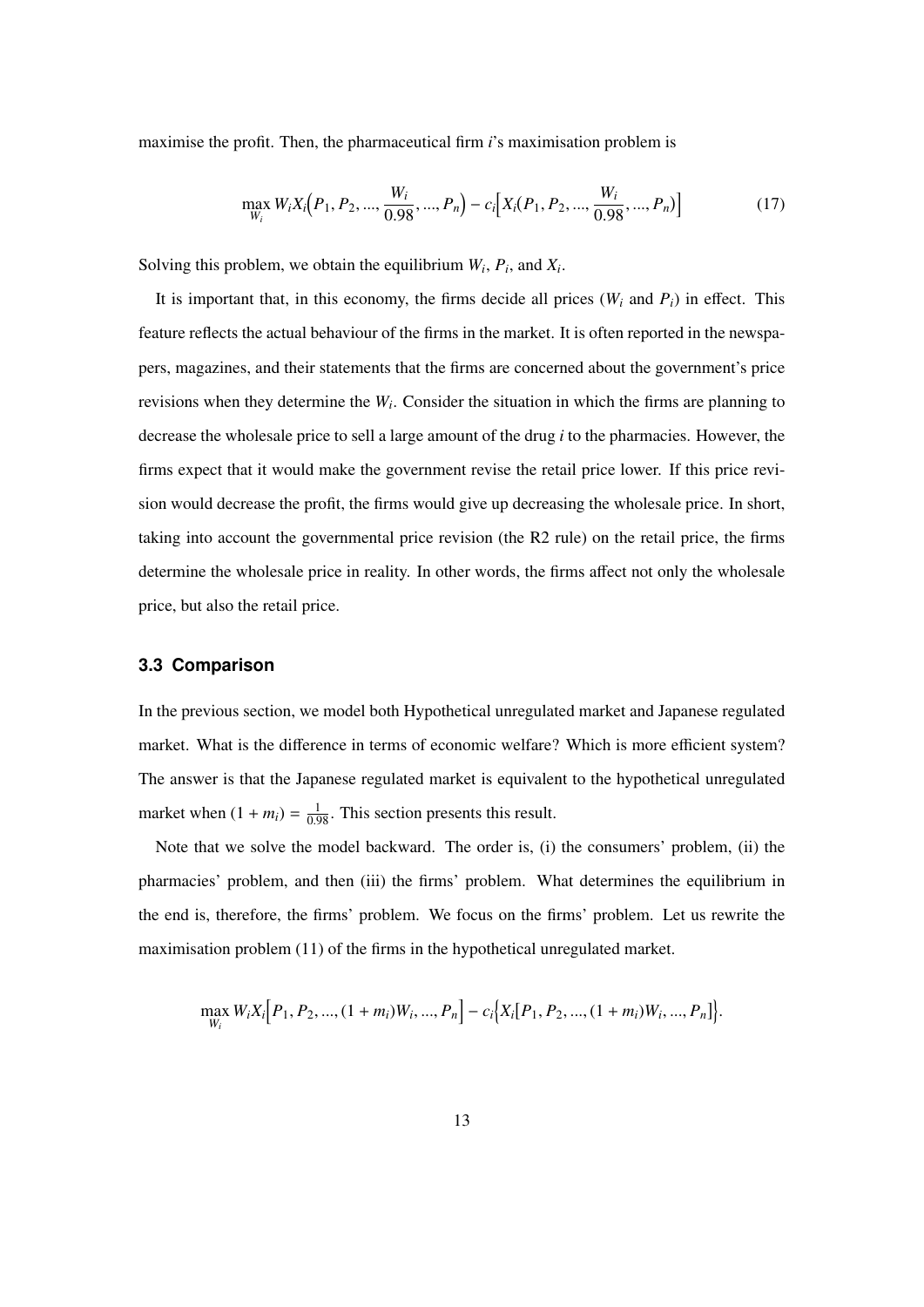On the other hand, the maximisation problem (17) of the firms in Japanese regulate market under the R2 rule is .

$$
\max_{W_i} W_i X_i (P_1, P_2, ..., \frac{W_i}{0.98}, ..., P_n) - c_i [X_i (P_1, P_2, ..., \frac{W_i}{0.98}, ..., P_n)].
$$

We can easily confirm that the Japanese market under the R2 rule is equivalent to the hypothetical unregulated market, when

$$
(1 + m_i) = \frac{1}{0.98}.\tag{18}
$$

We can say that the Japanese fixed rate rule (the R2 rule) cause the same social inefficiency as the well-known double marginalisation problem. The drug price is higher, and hence the consumers' surplus is lower than the single monopoly. Regardless of the high price, the social profit is lower, and hence the produces' surplus is lower than the single monopoly.

We can derive some important implications for the two discussions that we introduce in the section 1. The discussions are as follows.

- 1. Are the drug prices in Japan high or low?
- 2. Is there enough incentives for pharmaceutical innovations in Japan?

Here, we can answer these questions. For the first question, the R2 rule raises the drug price too high. For the second question, the R2 rule reduces the incentives for innovations because the R2 rule reduces the social profit from the new drug.

### **4 The Answer: Margin Rate Rule**

#### **4.1 Derivation of the Margin Rate Rule**

We see that the R2 rule leads to the social inefficiency. We ask whether there is an alternative more efficient rule than the R2 rule. In this section, we suggest one alternative pricing rule that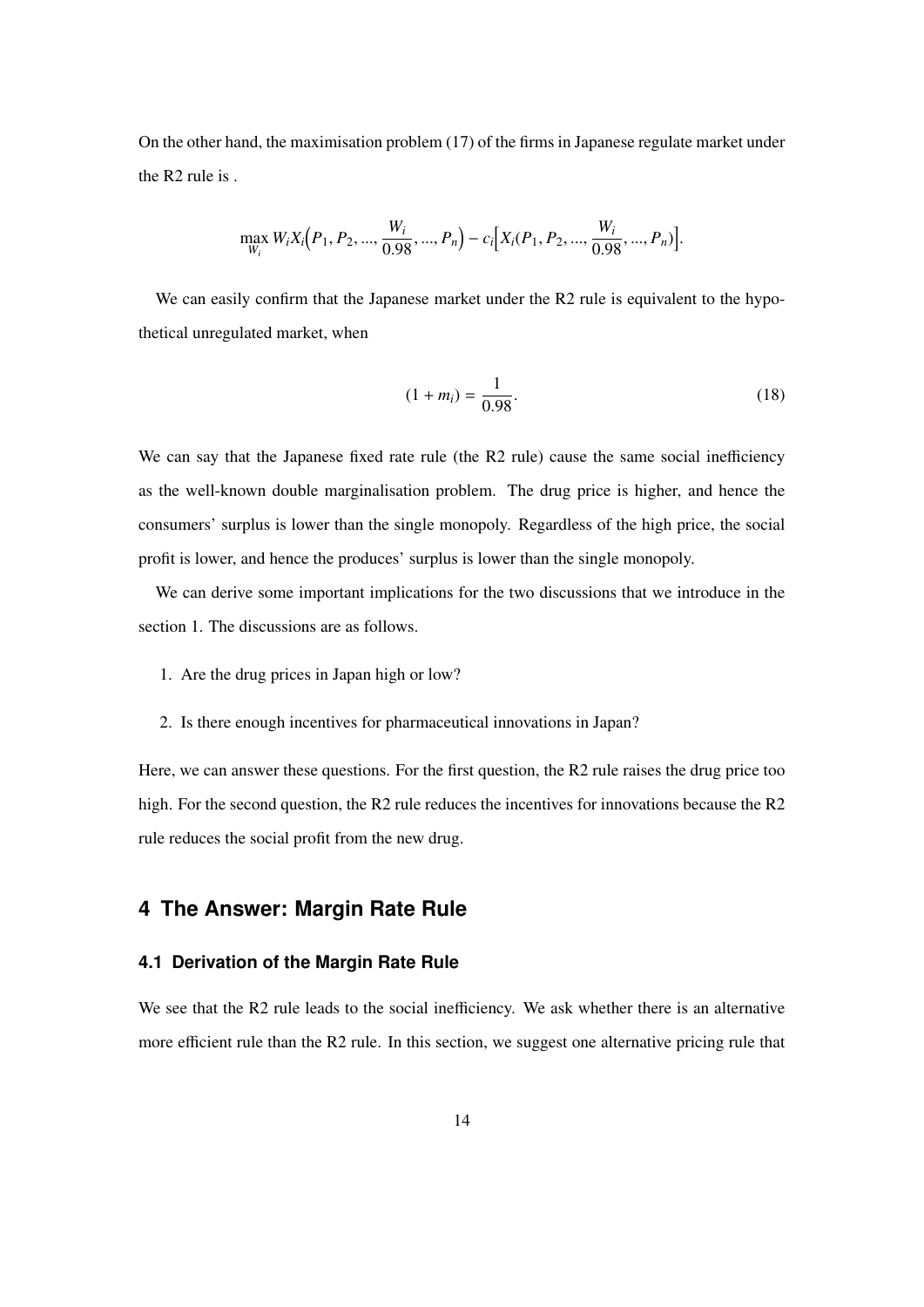we name "Margin Rate Rule". To derive this new rule, we suppose that the government replace the R2 rule (12) by the new rule,

$$
P_i = \alpha_i(W_i),\tag{19}
$$

where  $\alpha_i$  denotes a pricing rule that depends on  $W_i$ . In other words, by monitoring the wholesale price  $W_i$ , the government sets the retail price  $P_i$ . Note that the R2 rule also depends on  $W_i$ , as seen in (12). The other environments are the same as in the Japanese regulated market in the subsection 3.2. Under this new rule, the pharmaceutical firm solves

$$
\max_{W_i} W_i X_i [P_1, P_2, ..., \alpha_i(W_i), ..., P_n] - c_i [X_i (P_1, P_2, ..., \alpha_i(W_i), ..., P_n)].
$$
\n(20)

We want to find a new rule  $P_i = \alpha_i(W_i)$  that yields the same allocation and profit as the single monopoly. My suggestion, margin rate rule, is the answer.

**Proposition** (Margin Rate Rule). *Margin rate rule,*  $\alpha(W_i) = A_i(W_i - c_i) + c_i$  *where*  $A_i$  *is an arbitrary constant and c<sup>i</sup> is the marginal cost of production, is the pricing rule that yields the same allocations as the single monopoly.*

*Proof.* Under the pricing rule  $P_i = \alpha(W_i)$ , the firms solve

$$
\max_{W_i} W_i X_i \big[ \alpha_i(W_i) \big] - c_i \big( X_i (\alpha_i(W_i)) \big). \tag{21}
$$

The first order condition is

$$
X_i\big[\alpha_i(W_i)\big] + W_i\alpha_i'(W_i)X_i'\big[\alpha_i(W_i)\big] - c_i'\big[X_i(\alpha_i(W_i)\big]X_i'\big[\alpha_i(W_i)\big]\alpha_i'(W_i) = 0.
$$
 (22)

On the other hand, the single monopoly faces the following first order condition.

$$
X_i(\alpha_i(W_i)) + \alpha_i(W_i)X_i'[\alpha_i(W_i)] - c_i'[X_i(\alpha_i(W_i))]X_i'[\alpha_i(W_i)] = 0.
$$
\n(23)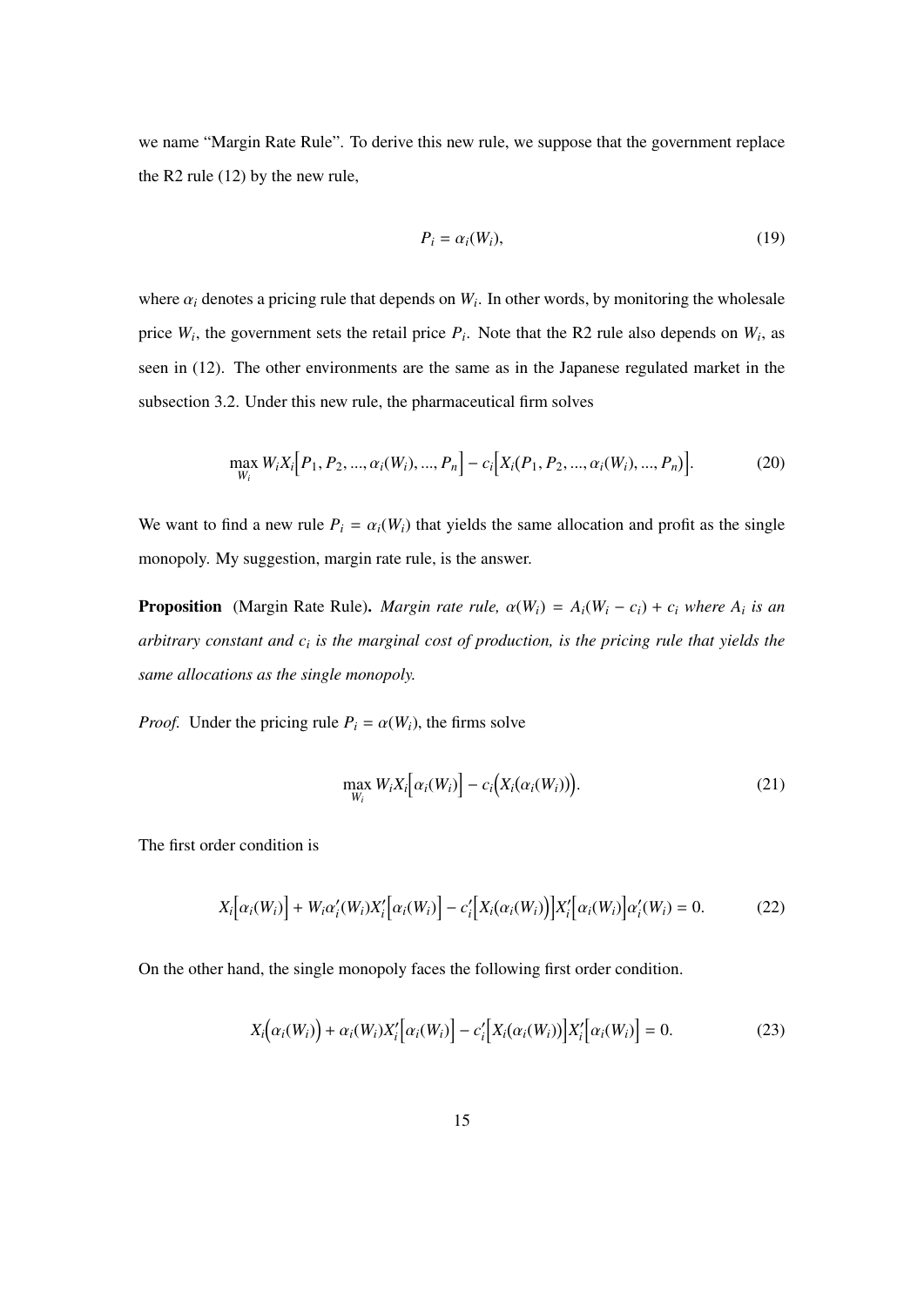If both (22) and (23) take the same form, the allocations under the rule are the same as the single monopoly. Then, we obtain the following first order difference equation with respect to  $\alpha(W_i)$ .

$$
W_i \alpha'_i(W_i) - c'_i \Big[ X_i(\alpha_i(W_i)) \Big] \alpha'_i(W_i) = \alpha_i(W_i) - c'_i \Big[ X_i(\alpha_i(W_i)) \Big]
$$
\n(24)

Solving this first order difference equation yields

$$
\alpha_i(W_i) - c_i = A_i(W_i - c_i), \qquad (25)
$$

where  $A_i$  is an arbitrary constant and  $c_i$  is the marginal cost of production, which we assume constant for simplicity. We call this rule as the "margin rate rule".  $□$ 

Under this margin rate rule, the economy achieves the same allocations as the single monopoly. Because the single monopoly is Pareto efficient to the double marginalisation, applying the margin rate rule is better than the R2 rule in the sense of economic efficiency. However, we additionally have to discuss whether the single monopoly is the better than any other allocations or not. In the standard price theory, the economy is the most efficient when the price is equal to the marginal cost, i.e. in the perfect competition. However, in the pharmaceutical market, it is not true that the perfect competition is best, because we have to take into account the incentives for innovations. We can say that, at least, moderate monopolistic profit is necessary to invent new drugs. In this sense, whether the lower price than the single monopoly is more efficient or not is still an open question in economics. Therefore, our suggestion targets the single monopoly where the allocations are at least Pareto efficient to the double marginalisation.

#### **4.2 Why do we name our rule as "Margin Rate Rule"**

Here, we see why we name our rule as margin rate rule. The Japanese drug pricing rule controls the retail price based on the wholesale price. From the pharmacies' point of view, it controls the pharmacies' mark-up rate that is defined by  $\frac{P_i - W_i}{W_i} = \frac{\alpha_i(W_i) - W_i}{W_i}$ . First, the R2 rule sets the mark-up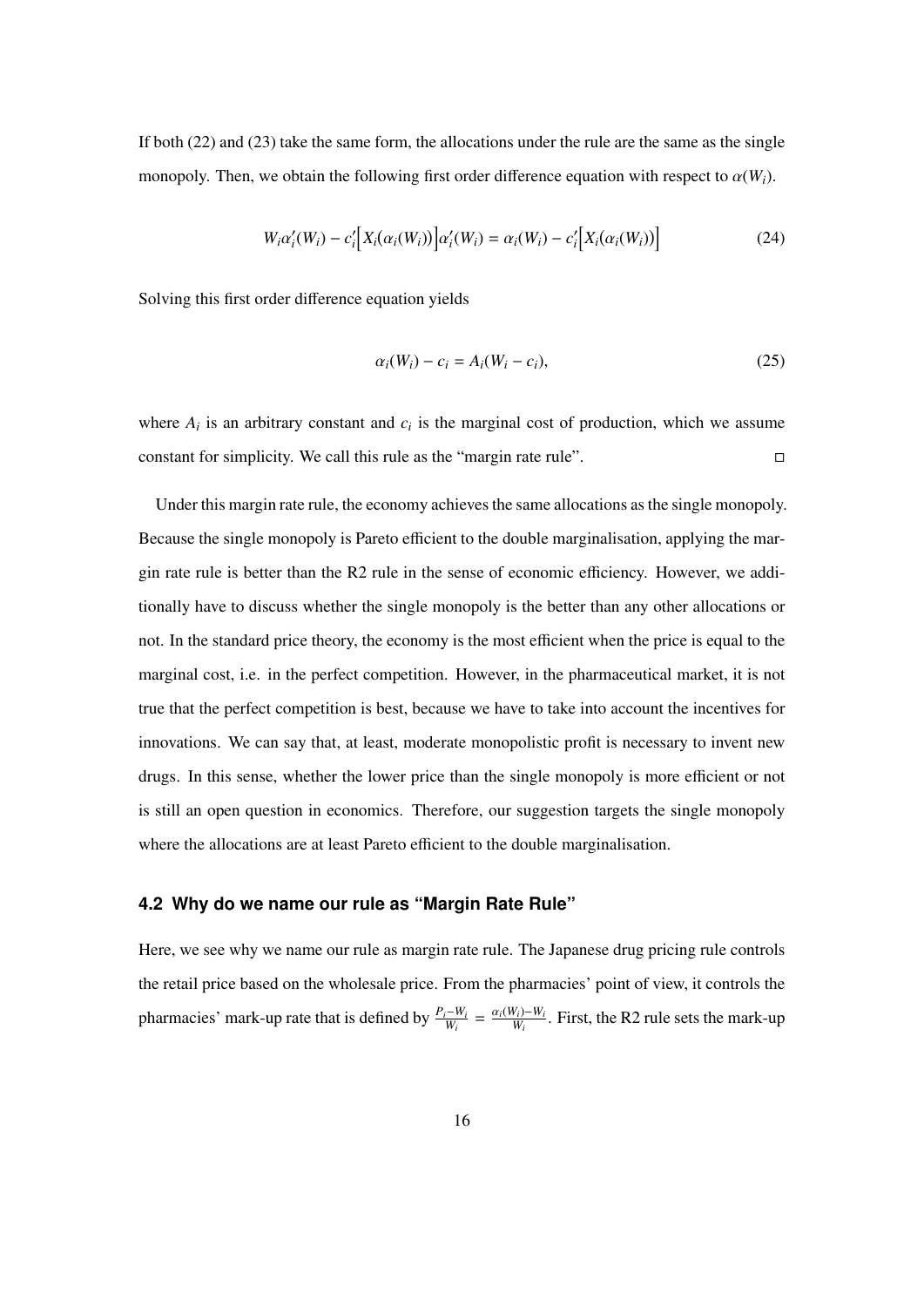rate as

$$
\frac{\alpha_i(W_i) - W_i}{W_i} = \frac{W_i/0.98 - W_i}{W_i} \approx 0.02.
$$
 (26)

In words, the R2 rule adjust the pharmacies' mark-up rate to 2%. Next, the margin rate rule sets the mark-up rate as

$$
\frac{\alpha_i(W_i) - W_i}{W_i} = \frac{[A_i(W_i - c_i) + c_i] - W_i}{W_i}
$$
\n(27)

$$
= (A_i - 1) \frac{W_i - c_i}{W_i}.
$$
 (28)

In words, the margin rate rule sets the pharmacies' mark-up rate proportional to *the firms' margin rate*. Here, the margin rate means the same as the learner index. This is the reason why we call our rule as margin rate rule.

### **5 Why is the Margin Rate Rule efficient?**

In the previous section, we derive an alternative pharmaceutical pricing rule, "margin rate rule". In this section, we see the intuitions for why "margin rate rule" yields more efficient allocations than the R2 rule.

#### **5.1 Individual Firms' Margin vs Social Margin**

As we see in the section 3, the R2 rule leads to the higher drug price than the single monopoly. Then, the R2 rule leads to the lower social profit than the single monopoly, because the social profit (=the firms' profit + the pharmacies' profit ) is maximised under the single monopoly. This is because, under the R2 rule, maximising the firms' profit is not equivalent to maximising the social profit. As is seen in the section 3, both the double marginalisation and R2 rule cause this problem.

On the other hand, the margin rate rule leads to the same drug price and the same social profit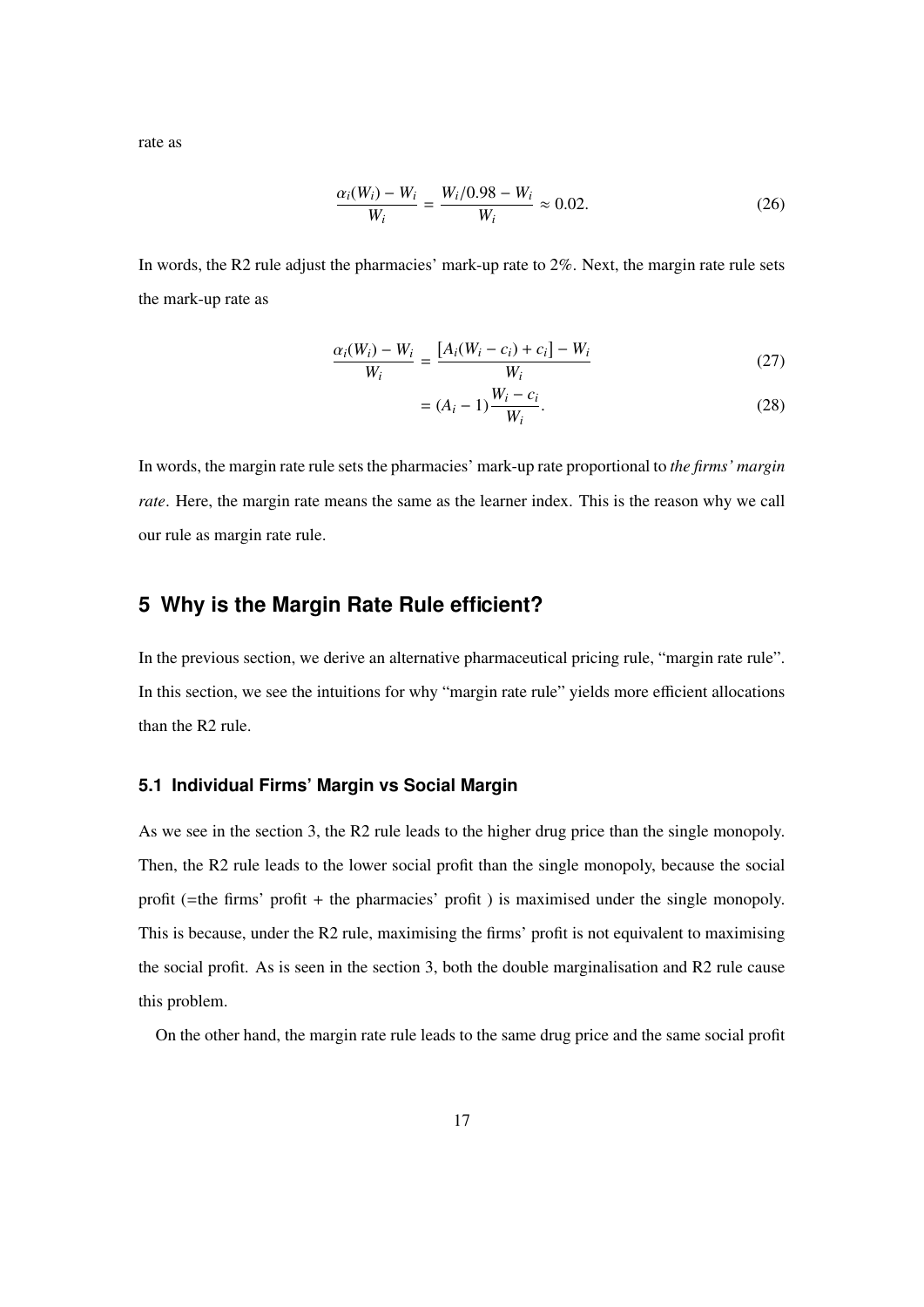as the single monopoly. This is because, under the margin rate rule, maximising the firms' profit is equivalent to maximising the social profit. To confirm this claim, we transform the margin rate rule to the following.

$$
\alpha(W_i) - c_i = A_i(W_i - c_i). \tag{29}
$$

The left hand side represents the margin of the firms for selling one drug. The right hand side represents the constant multiplication of the social margin  $(=$  the firms' margin  $+$  the pharmacies margin) for selling one drug. To sum up, the margin rate rule controls the retail price P=alpha so that the firms' margin is proportional to the social margin. Therefore, the firms set their margin that maximises the social margin and profit. The margin rate rule leads to the same drug price and the same social profit as the single monopoly. This is one explanation why the margin rate rule guides to the single monopoly.

#### **5.2 Margin Rate Rule as Variable Rate Rule**

The R2 rule sets the retail price by adding 2% to the wholesale price. The added percentage, 2 %, is fixed whatever the wholesale price level is. On the other hand, under the margin rate rule, the added percentage is variable according to the wholesale price level. In this sense, the margin rate rule is regarded as the variable rate rule, while the R2 rule is regarded as the fixed rate rule. Figure 3 shows the relationship between the wholesale price and the added percentage for both the R2 rule and the margin rate rule.

First, the R2 rule adds the fixed percentage, 2%. Second, the higher the wholesale price is, the higher percentage the margin rate rule adds to the wholesale price. What does it mean for the firms? Note that, under the R2 rule, the firms raises the wholesale price and hence the retail price above the single monopoly level. However, under the margin rate rule, the firms have lower incentives to raise the wholesale price. Suppose that the firms raised the wholesale price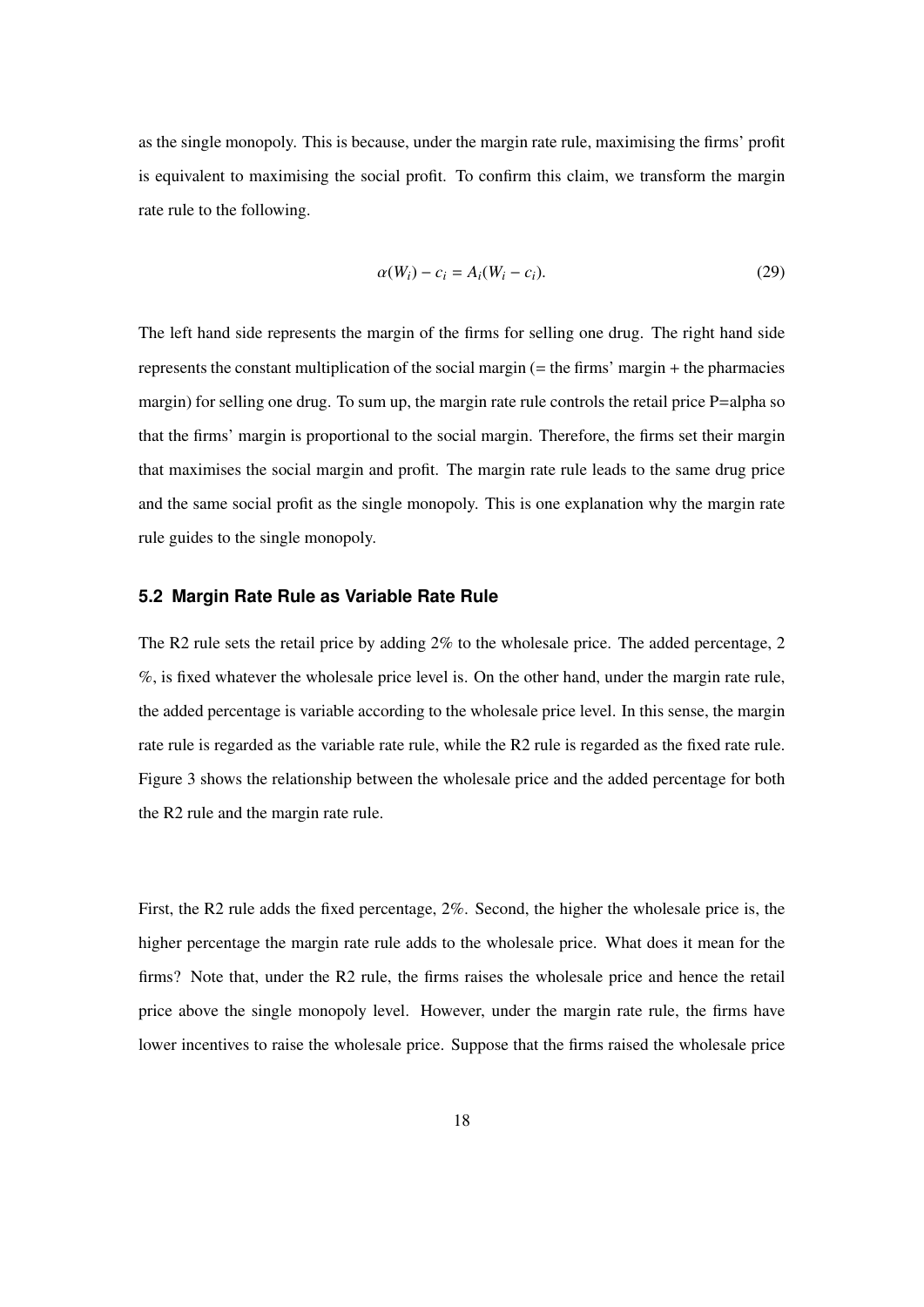

Figure 3: R2 Rule vs Margin Rate Rule

significantly. Then, as seen in Figure 5, the margin rate rule would add the higher percentage and hence set the higher retail price than the R2 rule. The consumers' demand for the drugs would become lower. As a result, the firms would gain less profit. In contrast, if the firms lowered the wholesale price significantly, then the margin rate rule would add lower percentage and the firms would gain more profit. In summary, under the margin rate rule, the firms lower the wholesale price to avoid government's high-percentage adding to the wholesale price. This is another explanation why the margin rate rule leads to lower drug prices than the R2 rule.

### **6 Advantages of Margin Rate Rule**

Besides the result that margin rate rule is more efficient than the R2 rule, there are additionally three advantages in the margin rate rule. First, applying the margin rate rule does not require the demand information of the consumers, though the monopoly pricing normally requires it. Second, margin rate rule can divide the profit arbitrarily between the firms and pharmacies. The government can encourage innovation in new drugs. Third, the government can achieve the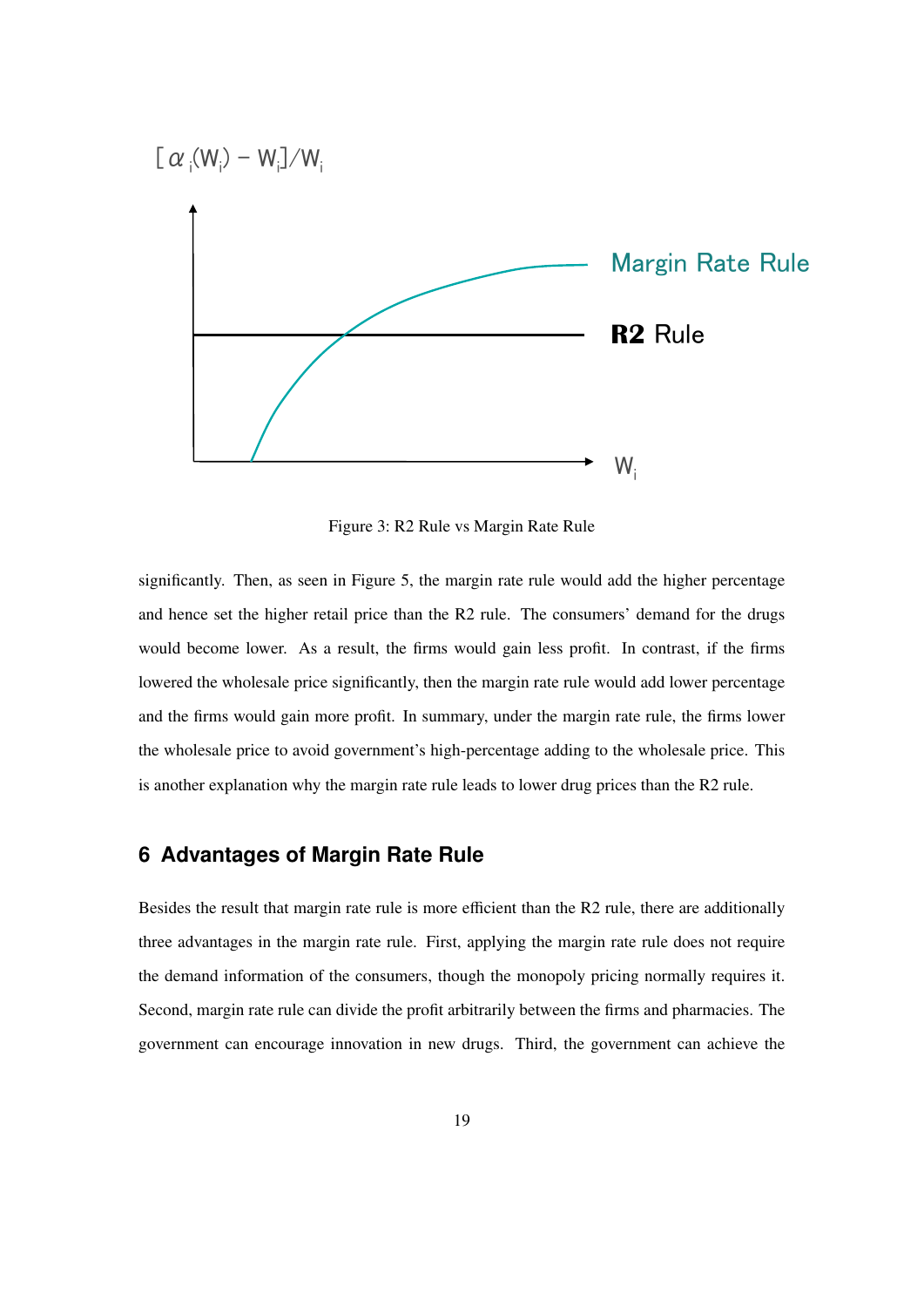"unbiased meditations". Applying the margin rate rule requires only cost information. In this section, we study both advantages in detail.

#### **6.1 No Need for Demand Estimation**

The first advantage is that the margin rate rule does not require demand information including drug efficacy, competition, and price elasticity of demand. Consider an alternative method for the government to set the single monopoly price: at the time of price revision, the government estimates the hypothetical single monopoly prices and arbitrarily sets them for all drugs. What kinds of information would the government need for such estimations? To estimate the single monopoly price, the government would need to estimate the demand function and the marginal cost. It requires the drug efficacy, the competition level among firms, price elasticity of demand, and the production cost of the drugs. In short, the government would need both the demand and cost information. However, for the estimations the government would pay a large amount of time and money, and the accuracy of them would be unclear.

On the other hand, managing the margin rate rule does not require the demand information. The reason is that, under the margin rate rule, not the government, but the firms themselves calculate the drug efficacy, the competition level, and the price elasticity of demand to maximise the profit. Not the government, but the firms face the demand curves and set the price. The government only adjusts the relative margin: it adjusts the margin of the firms proportional to the social margin as seen above. In this sense, the margin rate rule can be regarded as a decentralised pricing rule. It implies that the market (i.e. the firms) is superior to the government in pricing the drugs.

Managing the margin rate rule only requires the cost information, the marginal cost to produce a drug as seen in  $\alpha(W_i) = A_i(W_i - c_i) + c_i$ . Of course, the government has to put effort into this estimation. However, as seen in the next section, the Japanese governement is currently estimating the production cost for some kinds of new drugs. Therefore, we can say that the government do not need to pay a large amount of additional time and money to manage the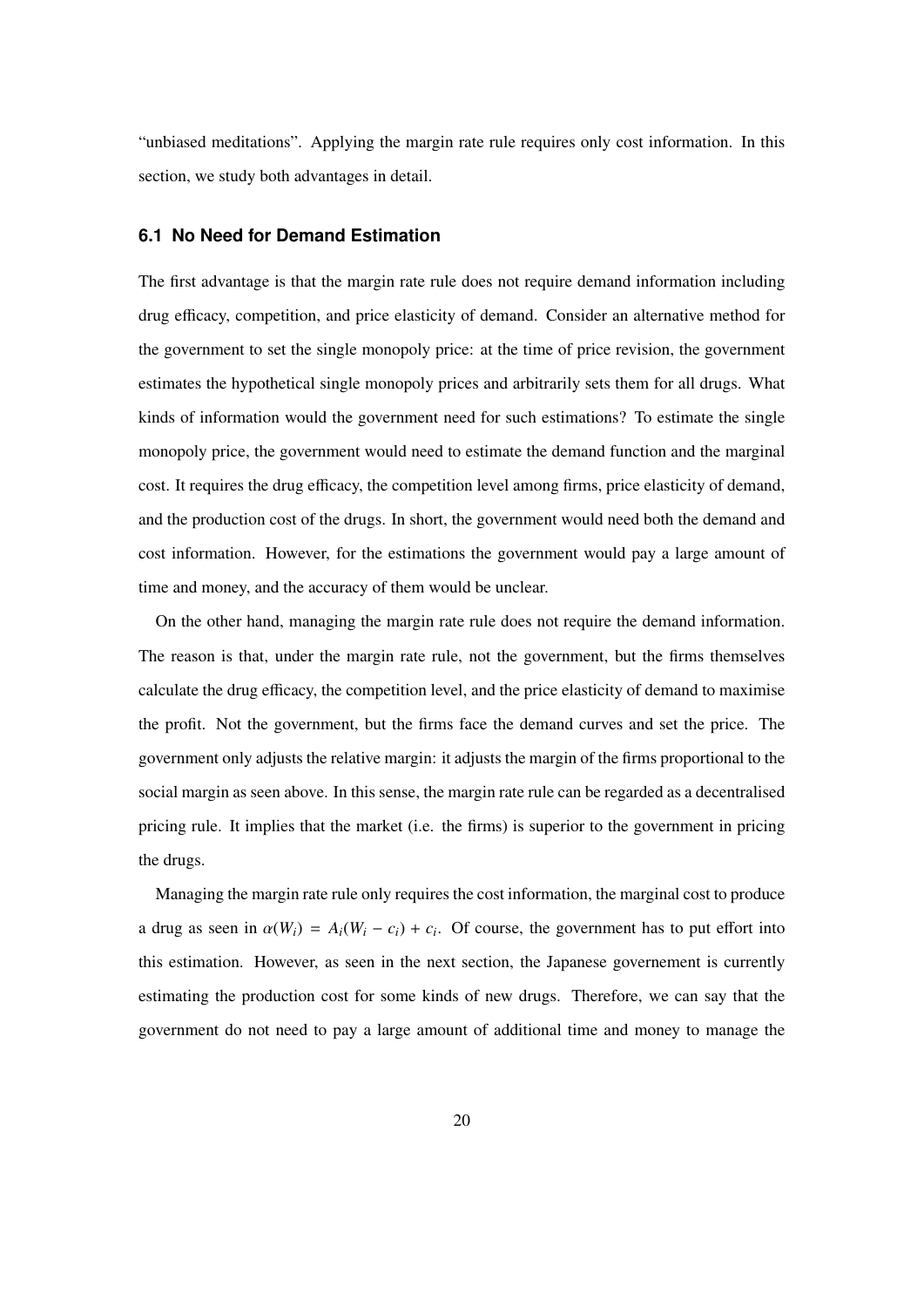margin rate rule. We discuss this point in the next section.

### **6.2 Arbitrary Distribution of the Social Profit and Encouragement of Innovation**

We show that the margin rate rule works to stimulate pharmaceutical Innovation by dividing the social profit arbitrarily between the firms and pharmacies. At the beginning, we should notice that  $A_i$  in margin rate rule  $\alpha(W_i) = A_i(W_i - c_i) + c_i$  is an arbitrary constant. This is because we solve the first order differential equation when we derive the margin rate rule. What would happen when the government controls  $A_i$ ? In principle, controlling  $A_i$  does not affect the size of the social profit. Whatever value  $A_i$  takes, the margin rate rule guides to the single monopoly, and hence, it does not affect the equilibrium value of  $X_i$ ,  $P_i$ , and the size of the social profit.

However, it affects the distribution of the social profit between the firms and pharmacies. This is because the value of  $A_i$  clearly affects the equilibrium value of the remaining variable,  $W_i$ . If the government announces higher  $A_i$  than before, then the equilibrium value of  $P_i$  remains the same, but *W<sub>i</sub>* becomes lower. Here, it should be noted that (i) the margin of the firms is  $W_i - c_i$ , and the margin of the pharmacies is  $P_i - W_i$ , and (ii) The margin determines the share of the social profit that they gain when  $X_i$  is unchanged. Then, we can restate our claim as follows.

- The higher  $A_i$  the government announces, the higher share of the social profit pharmacies gain, and the lower share of the social profit the firms gain.
- The lower  $A_i$  the government announces, the lower share of the social profit pharmacies gain, and the higher share of the social profit the firms gain.

Note that controlling  $A_i$  does not reduce the size of the social profit.

Why does the government take into account the distribution of the social profit? There are two answers to this question. First, there is a positive relationship between the pharmacies' share of the social profit and pharmaceutical innovation. The more share of the social profit the firms gain, the more incentives for inventing new drugs they have. This is because high share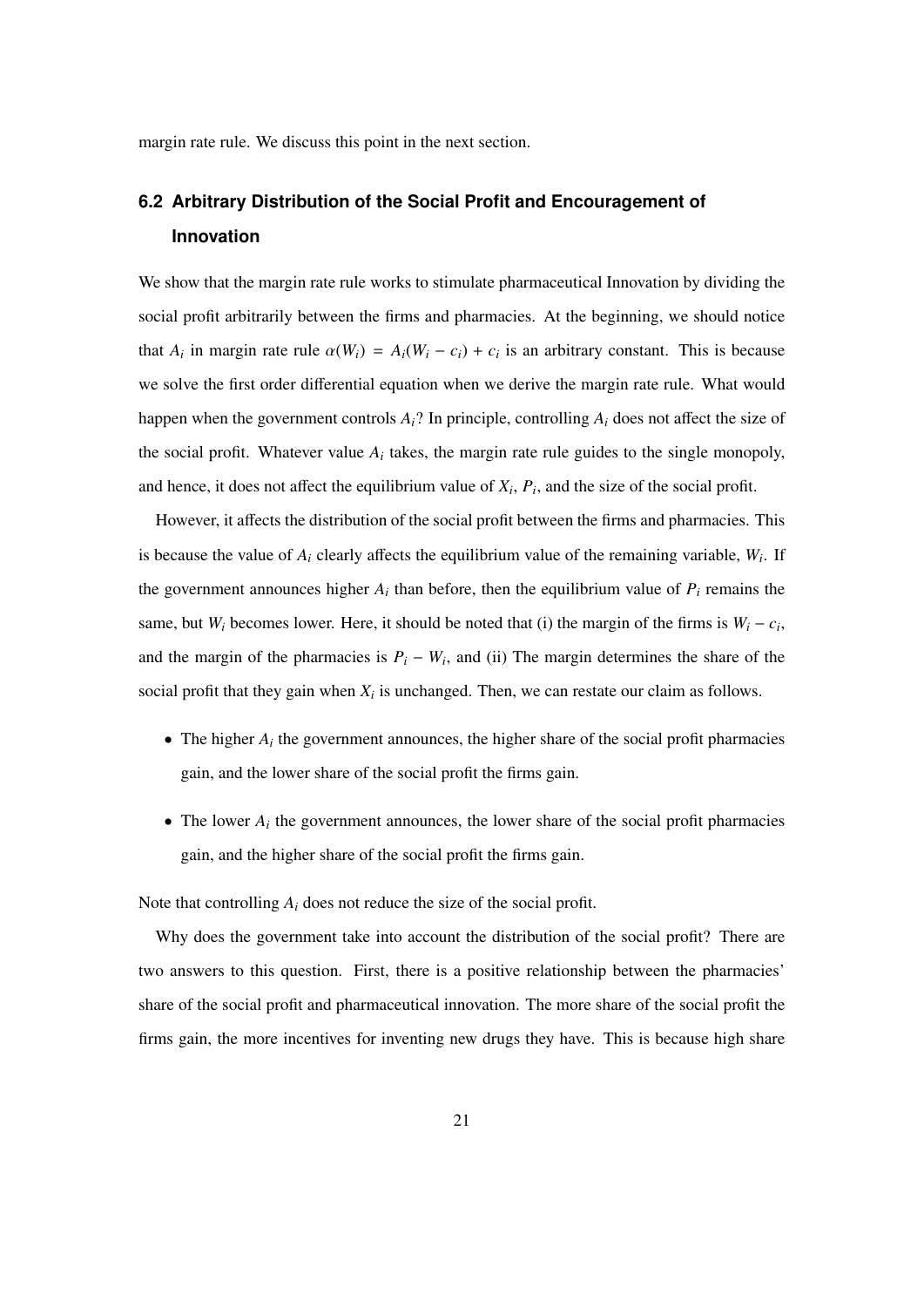of the social profit means high reward of inventing new drugs. Inventing new drugs stimulate the economy in the end. Therefore, increasing the share of the firms would encourage R&D and innovation, and hence economic growth. Second, the Japanese government cares about the biased meditations. By controlling  $A_i$ , the government can also solve "biased" meditations problem. This is explained in the following.

#### **6.3 Unbiased Meditations**

As we discuss in the section 2, the Japanese government is concerned about the biased meditations: if the margin would vary across drugs, hospitals and pharmacies would tend to prescribe drugs with high margin. For the similar reason above, the margin rate rule solves this concern, by the appropriate control and announcements on *A<sup>i</sup>* .

As we see above, high  $A_i$  makes low margin of the firms  $(W_i - c_i)$  and high margin of the pharmacies  $(P_i - W_i)$ . In contrast, low  $A_i$  makes high margin of the firms  $(W_i - c_i)$  and low margin of the pharmacies  $(P_i - W_i)$ . Here, we should notice that the value  $A_i$  can vary across drugs *i*. For the drug *i* the government can announce *A<sup>i</sup>* , while for the drug *j* the government can announce  $A_j \neq A_i$ . Therefore, by controlling  $A_i$  and  $A_j$ , the government can set the pharmacies' margin of the drug *i* and *j* at the same level, i.e.  $W_i - c_i = W_j - c_j$ . Then, the hospitals and pharmacies gain the same margin whatever drugs they prescribe. Note that controlling  $A_i$  does not affect the size of the social profit. As a result, the government can achieve both the efficient allocations and unbiased meditations.

### **7 Data Feasibility of the Margin Rate Rule**

Managing the margin rate rule only requires the production cost. Then, is it possible to obtain the cost information and manage the rule? The answer is positive because currently the Japanese government is collecting the production cost data to set the initial price for some kinds of new drugs.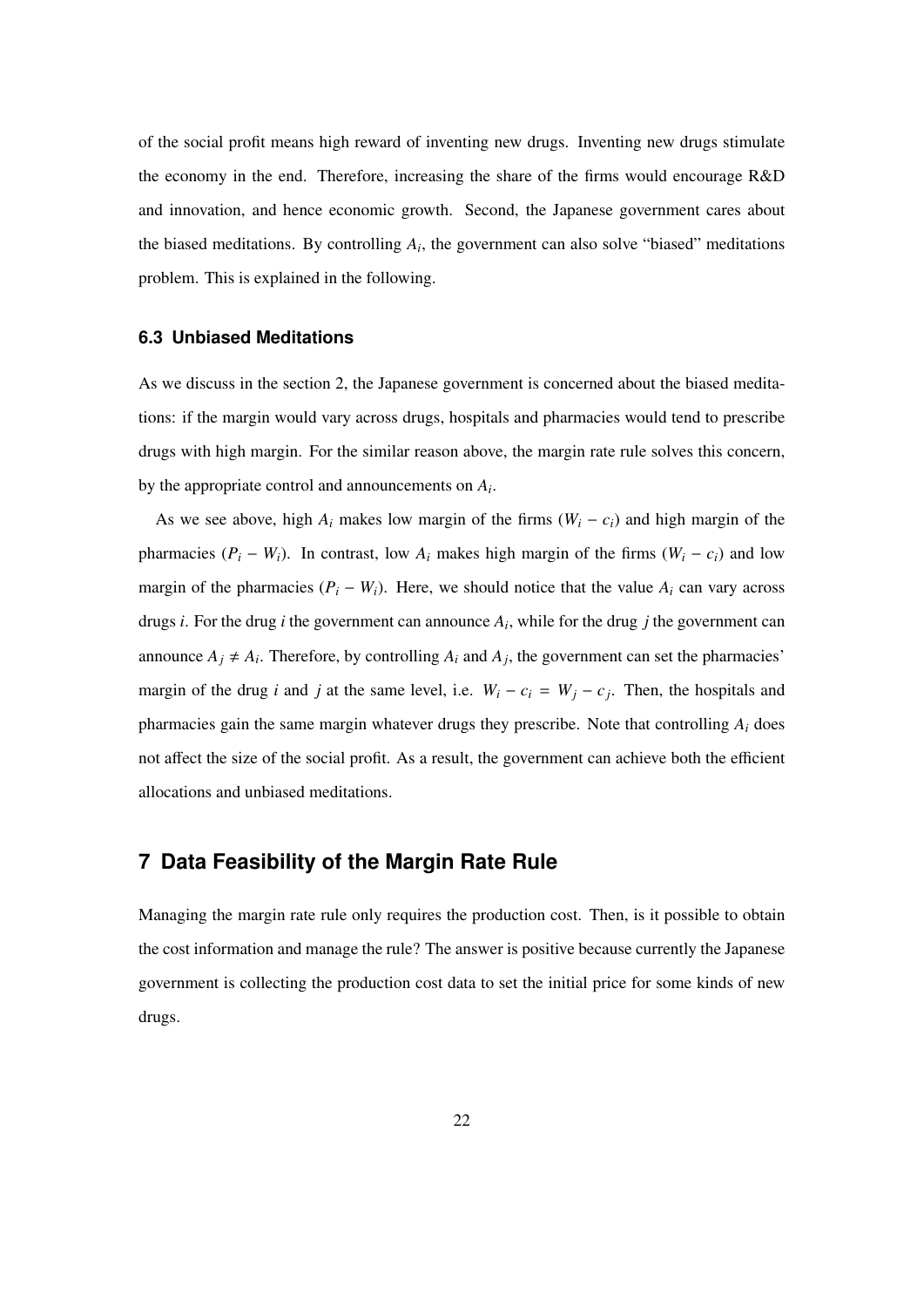As we overview in the section 2, if a pharmaceutical firm invents a new drug and it is listed in the National Health Insurance (NHI) Drug Price List ("NHI Price List"), the initial retail price is determined by the government. There are two methods to determine the initial retail price.

- 1. comparison (with drugs of similar efficacy) based price setting , and
- 2. cost-based price setting.

If the efficacy of the new drug is comparable to that of the existing one in the market, the first comparison-based method is applied. The government compares the efficacy of both drugs and sets appropriate price to the new one. On the other hand, if there is no comparable drugs in the market, the government applies the second cost-based price setting. The government estimates the cost of manufacturing, sales, administration, operating, distribution, marketing and VAT. Then, the government adds some margin to the cost for the firm to gain appropriate profit.

We put emphasis on the second pricing method. In short, currently the government is estimating the production cost for initial pricing of new drugs. Our margin rate rule requires cost information. If the government collected cost data more broadly, then the margin rate rule could be applied to the overall market. We conclude that the margin rate rule is feasible to manage in terms of data.

## **8 Concluding Remarks and Extension to the Model under Health Insurance**

We evaluate the drug pricing sheme (R2 rule) in Japan, and find social inefficiency that is similar to well-known double marginalisation problem. Then we suggest an alternative rule that we name "margin rate rule". Applying margin rate rule is Pareto improving because the drug price is lower and the total profit of firms are larger than applying R2 rule. In addition, there are three notable advantages in the margin rate rule. First, the government does not have to estimate drug efficacy, competition, and other demand information in pricing drugs. The government only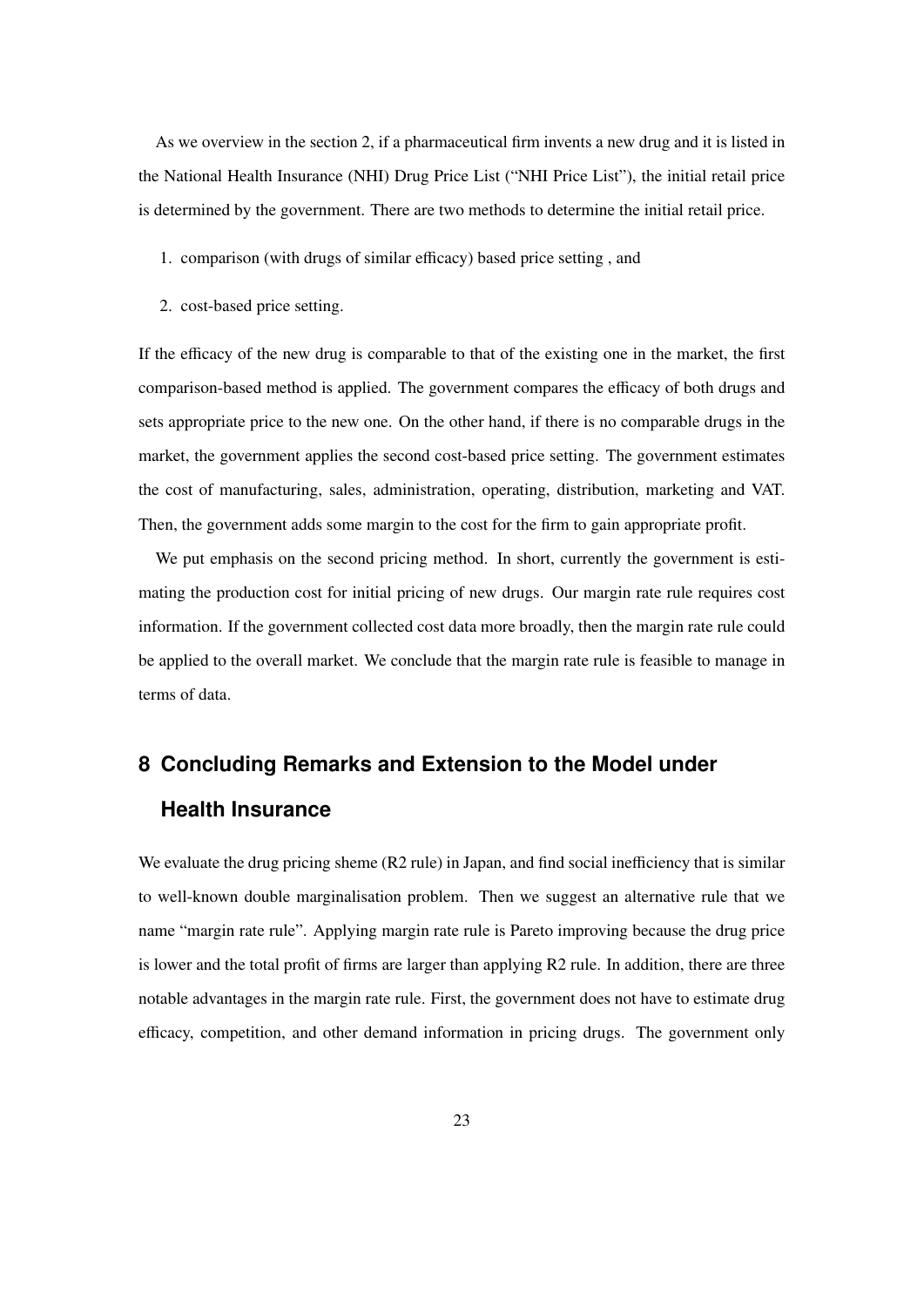has to estimate the cost of drug production. In this sense, the margin rate rule is regarded as a decentralised rule. Therefore, we can say that the margin rate rule is feasible and easy to manage. Second, the government can control the margin share between the firms and pharmacies in order to encourage pharmaceutical innovation. Third, the government can also control the retail price and margin share so that meditations are not biased.

Finally, we refer to the health insurance. In this paper, the effect of the health insurance is not analysed. However, the existence of the health insurance would not change the functional form and advantages of the margin rate rule. Under the health insurance, there still exists the similar problem to the double marginalisation. Then, applying the margin rate rule is Pareto improving. To build a more realistic model, we are going to analyse the economy with the health insurance in the future study.